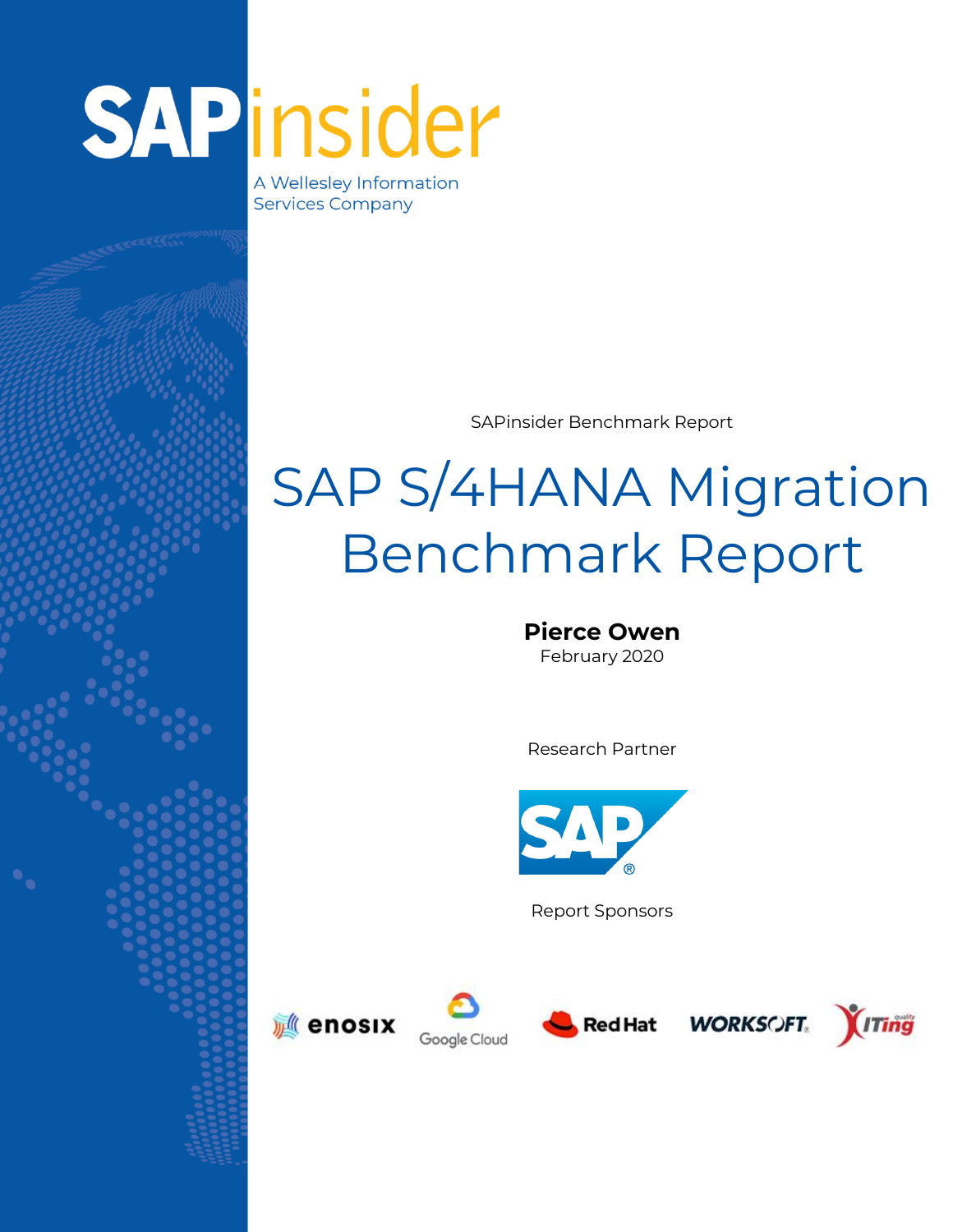



#### Research Partner

The best-run businesses make the world run better. With courage, perseverance, and breakthrough technology, SAP customers tackle some of the world's biggest challenges. Find out how they work with SAP to make a lasting difference – and learn about the technology solutions that fuel their innovation.

For more information, visit [https://www.sap.com](https://www.sap.com/)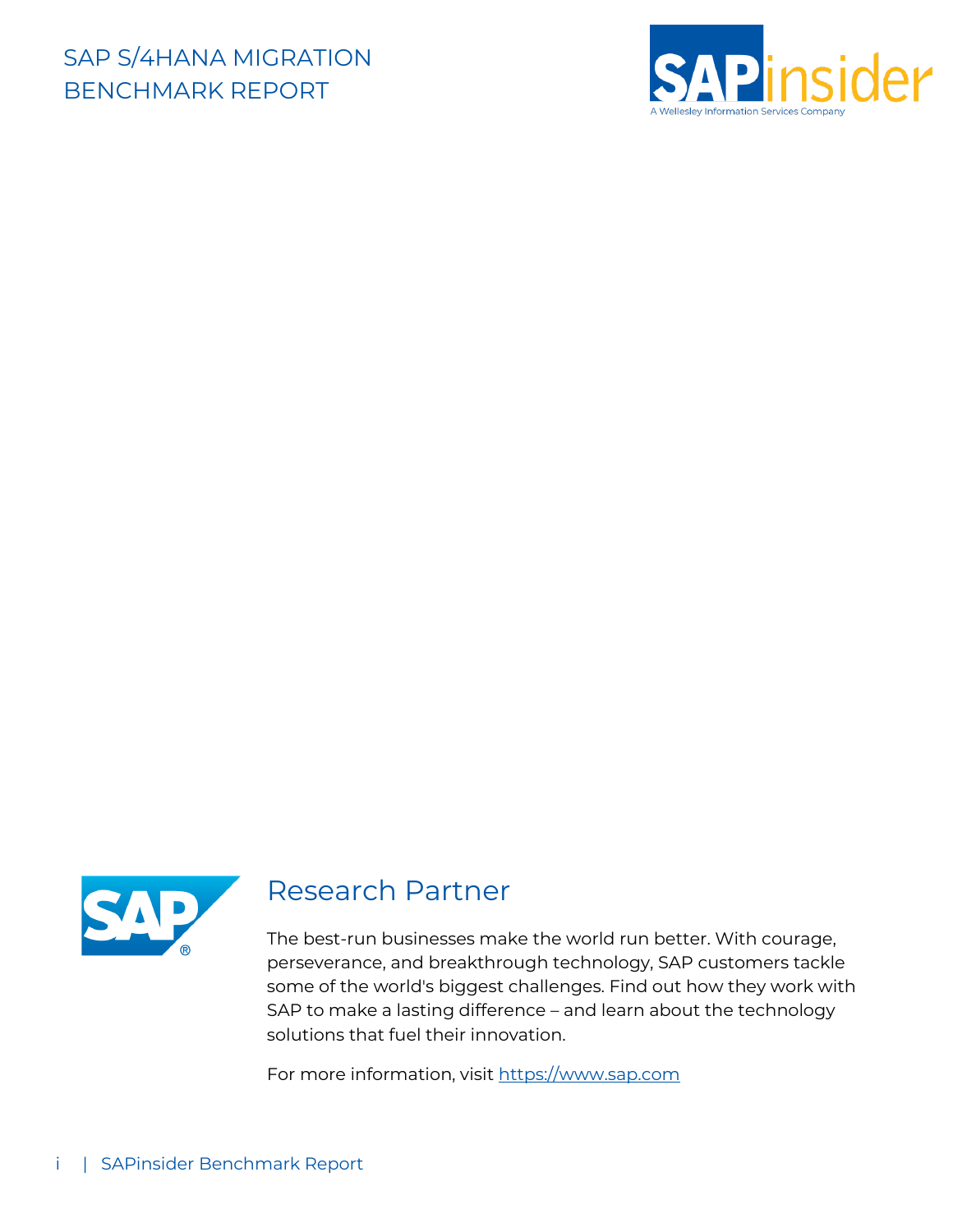

#### Table of Contents

| Chapter One: SAP S/4HANA Migration Overview4                                                    |  |
|-------------------------------------------------------------------------------------------------|--|
|                                                                                                 |  |
| What are the Business Drivers for SAP S/4HANA                                                   |  |
| How Do SAP Customers Meet Their Business Drivers?7                                              |  |
|                                                                                                 |  |
| Chapter Two: How Do SAP Customers Approach                                                      |  |
| Top Requirements for SAP S/4HANA Migrations10<br>What Tools Do Respondents Use to Support Their |  |
|                                                                                                 |  |
|                                                                                                 |  |
|                                                                                                 |  |
|                                                                                                 |  |
|                                                                                                 |  |
|                                                                                                 |  |
|                                                                                                 |  |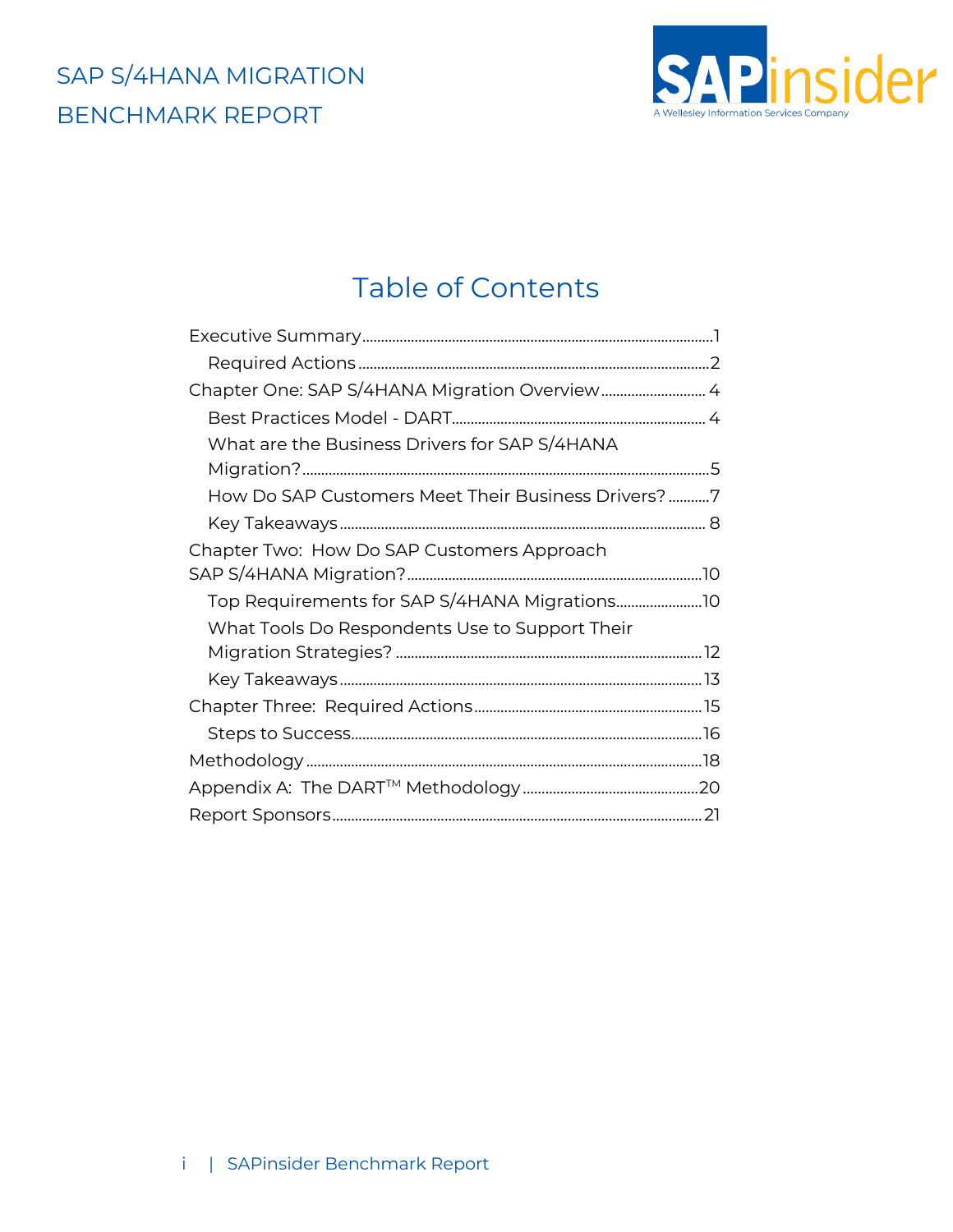

#### <span id="page-3-0"></span>Executive Summary

[AP recently](https://sapinsider.wispubs.com/Assets/Blogs/2020/February/ERP6-Maintenance-Extension) announced that it would extend mainstream maintenance and support for SAP customers on SAP ERP 6 and Business Suite 7 until 2027, giving SAP customers two more years to migrate to SAP S/4HANA. SAP did this because the migration represents the biggest project of the decade for members of most IT departments, who must work with almost every single line of business (LoB) to build the business case, migrate operations, and re-engineer processes. S AP recently announced that it would extend<br>
mainstream maintenance and support for SAP<br>
customers on SAP ERP 6 and Business Suite 7 until<br>
2027 aiving SAD sustamers two mars vers to migrate to suite to see FCC for 15 ver

In Q1 of 2020, SAPinsider surveyed 537 members of our audience to understand their current SAP S/4HANA migration strategy, and how they plan to meet their strategic needs and objectives. Over the past year we've found a progression in SAP S/4HANA adoption, with 17% of SAP customers reporting that they've already gone live, up from 8% a year ago. Also, last year, 34% of SAP customers did not yet have any plans for migrating to SAP S/4HANA. Now, that number has dropped to 14.5%, and the other 85.5% have at least started evaluating the business case (see **Figure 1**).

## **SAPin**

ECC for 15+ years, our business has changed, and SAP has changed. Some of our processes have been firmly integrated in both internal and external software, but SAP S/4HANA is a great chance to start over again. For instance, we need to implement best practices for purchasing and approval.

**~ Internal SAP Consultant, Danish Oil & Energy Company**



#### **Figure 1. SAP S/4HANA adoption progress**

Source: SAPinsider, February 2020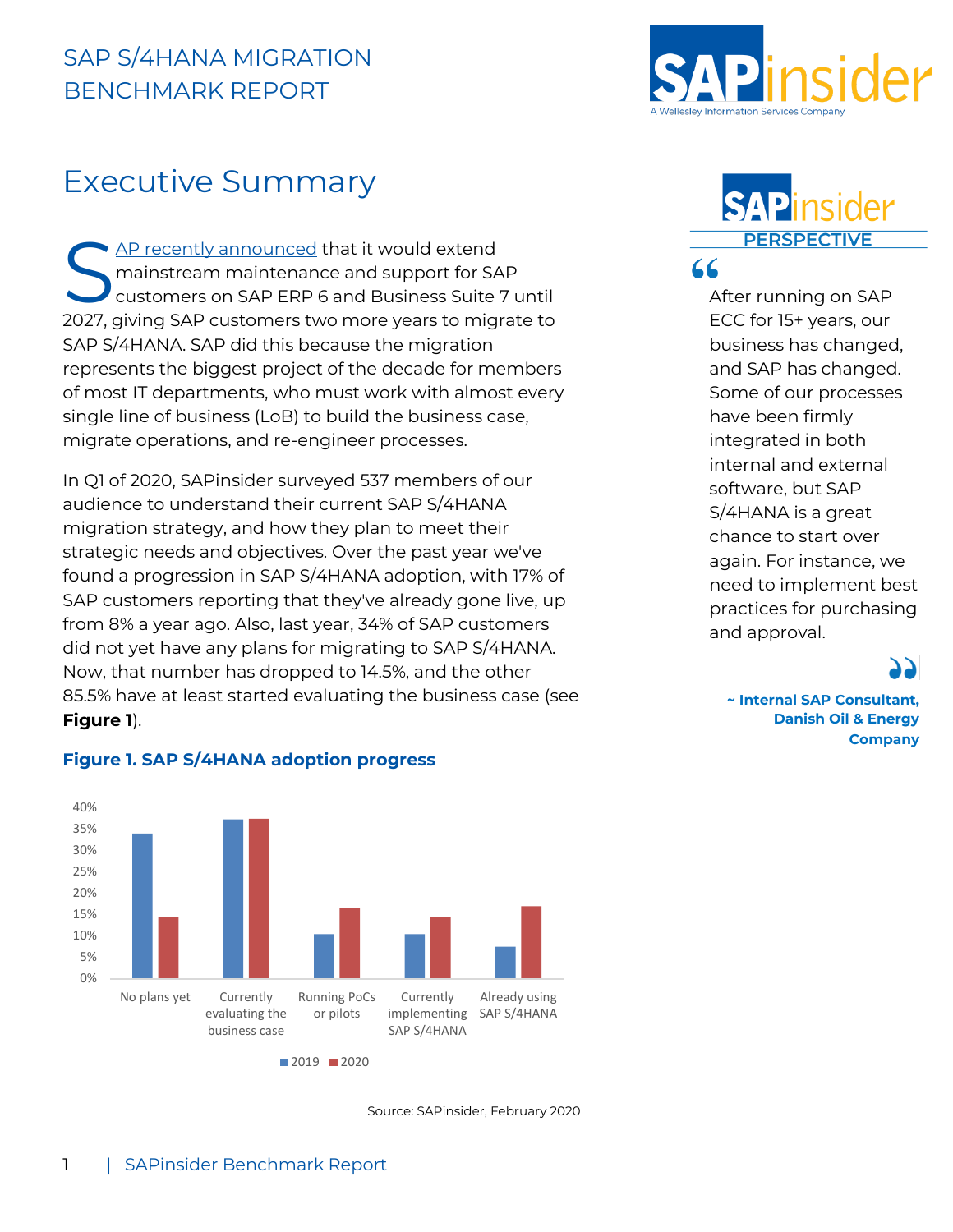The survey results revealed several other trends for SAP customers approaching the SAP S/4HANA migration:

- Of those who have at least started planning their migration, 51% of SAP customers plan to migrate at least 81% of their ERP instances to SAP S/4HANA.
- Most (61%) respondents who have not yet started using SAP S/4HANA currently use SAP ECC.
- Over one-third (38%) of SAP customers that have not yet started using SAP S/4HANA do not see a clear path to integrating SAP's current product line and innovations with their current ERP.
- Building the business case emerged as the top challenge in migrating to SAP S/4HANA from those who have started implementing or already gone live. The second biggest challenge was learning about and educating decision makers about the capabilities of SAP S/4HANA.

#### <span id="page-4-0"></span>Required Actions

Organizations planning to migrate to SAP S/4HANA must:

- **Align SAP S/4HANA migration strategies with the overall operating strategy.** SAP S/4HANA will affect almost every part of the business. It comes with centralized financial applications, the Universal Journal, global trade services (GTS), material ledger (ML), internationally- compliant SAP Revenue Accounting and Reporting (RAR), and more. SAP customers should include these applications and capabilities in their business case and migration strategy.
- **Research and test best practice business process models in SAP S/4HANA.** Each of the applications and capabilities in the previous bullet can affect business processes, and 48% of survey respondents chose adopting best practice business process



#### **SAPEXPERTS PERSPECTIVE** 66

The primary reason we see higher adoption of SAP S/4HANA is because releases 1809 and 1909 have completed the product vision SAP laid out a few years ago. A lot of promised functionality is now part of the core product. Our clients are starting to see the total benefit they can get from SAP S/4HANA whether through faster core systems, additional functionality now part of core SAP S/4HANA such as SAP EWM and SAP TM, or innovations through SAP Cloud Platform.

> **~ Krishnakant (KK) Dave, Principal/Owner, Deloitte**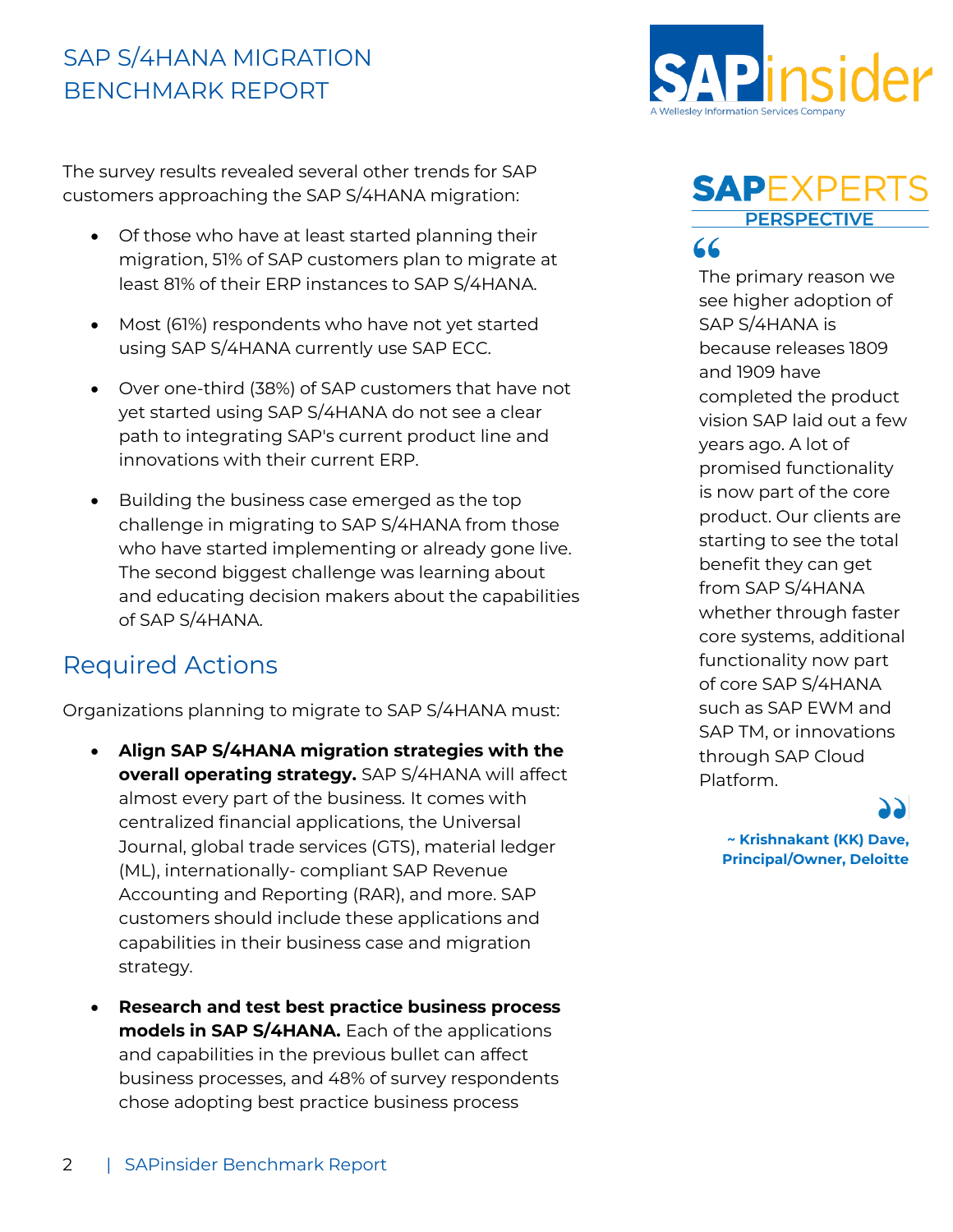models as a top strategy to address SAP S/4HANA migration. These capabilities need testing by endusers to ensure they will deliver the promised value.

- **Confront custom code issues upfront and with an open mind.** Customization in current ERP systems emerged as the third most common inhibitor (36%) for implementing SAP S/4HANA. SAP offers several free tools such as SAP Readiness Check, Custom Code Lifecycle Management, and Usage Procedure Logging to manage and test custom code; however, some SAP customers may discover that a new implementation or selective data transition will suit their needs better than a system conversion with all their old custom code.
- **Make time to learn about and educate decision makers about the capabilities of SAP S/4HANA to build the business case.** Respondents that have already started implementing SAP S/4HANA ranked building the business case as the biggest challenge and learning about and educating decision makers as the second biggest challenge in migration, and the two go hand in hand. To build the business case, leaders from both IT and the LoBs must understand the relevant capabilities of SAP S/4HANA.





A lot of customers assume that custom code will get in the way. It's something that needs to be dealt with, but it's not the biggest issue. Customers need to think about user acceptance and data quality, especially customers moving multiple SAP ERP systems to SAP S/4HANA. The effort needed to consolidate multiple systems depends on cleansing and harmonizing operational data.

**~ Carl Dubler, SAP S/4HANA Adoption Marketing, SAP**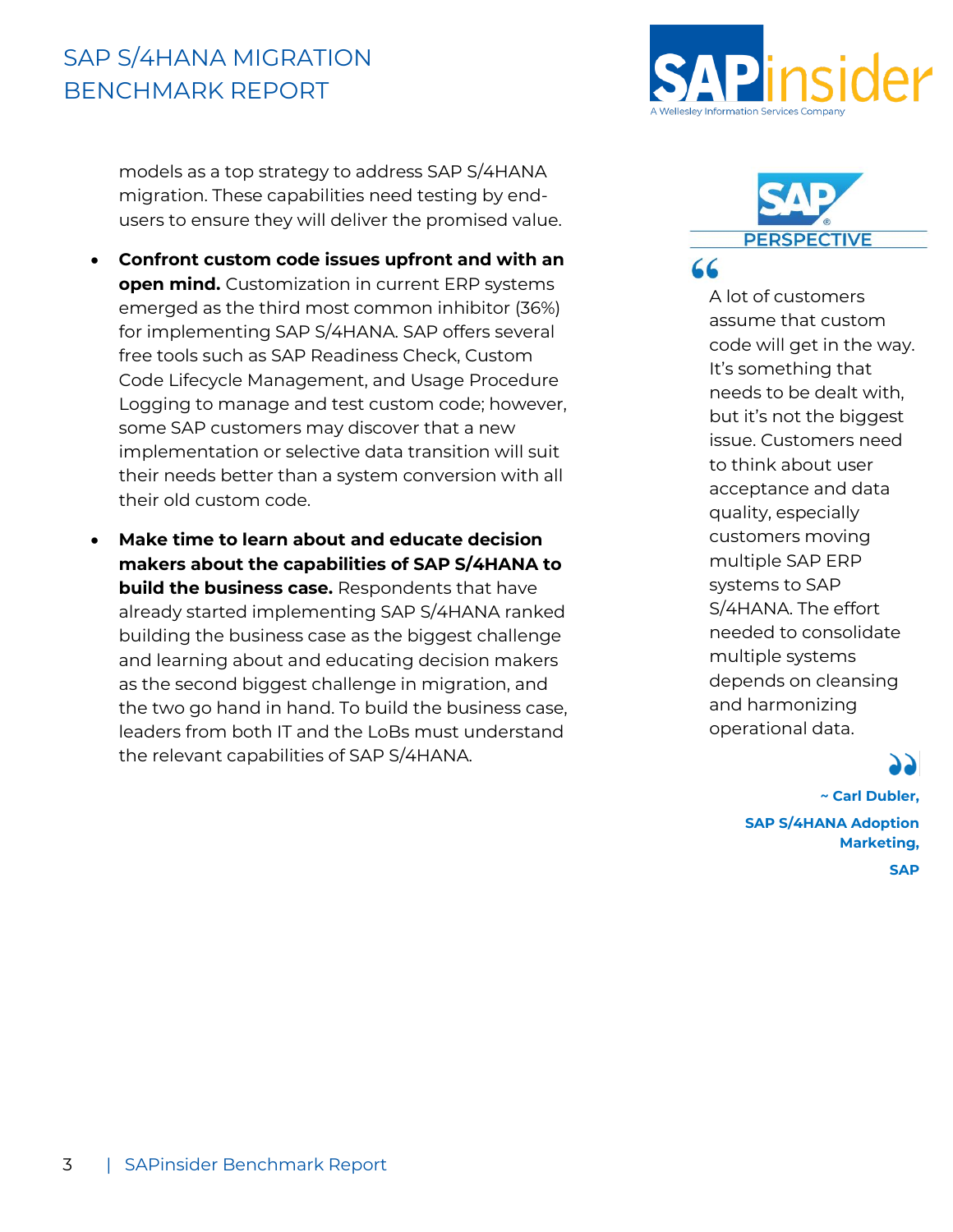

## <span id="page-6-0"></span>Chapter One: SAP S/4HANA Migration Overview

SAP S/4HANA can have significant benefits for SAP customers with intelligent automation of business processes such as accounts receivable, accounts payable and financial close, embedded analytics, support for new and diverse business models, and more. However, to take advantage of all these capabilities, SAP customers must first go through an often-complex migration and implementation process involving almost every LoB.

#### <span id="page-6-1"></span>Best Practices Model - DART

SAPinsider grounds all its research insights in its proprietary DART model. This research model provides practical insights that connect business **D**rivers and **A**ctions to supporting **R**equirements and **T**echnologies. Drivers represent internal and external pressures that shape organizational direction. Organizations take Actions to address those Drivers. They need certain people, processes, and capabilities as Requirements for those strategies to succeed. Finally, they need enabling Technologies to fulfill their Requirements.

In the case of this report, the end of mainstream maintenance for legacy SAP ERP releases and the opportunity to re-engineer processes to better fit operational needs or correct poor configurations from a previous ERP implementation emerged as the key business drivers. Respondents adopt best practice business processes, centralize and automate financial operations, modernize reporting and business intelligence (BI), and cleanse, delete, and archive data to prepare for their SAP S/4HANA migrations. To succeed, they need to minimize disruption to operations during the migration, understand how it will impact custom code and business processes, clean and harmonize all operational data, find a proven,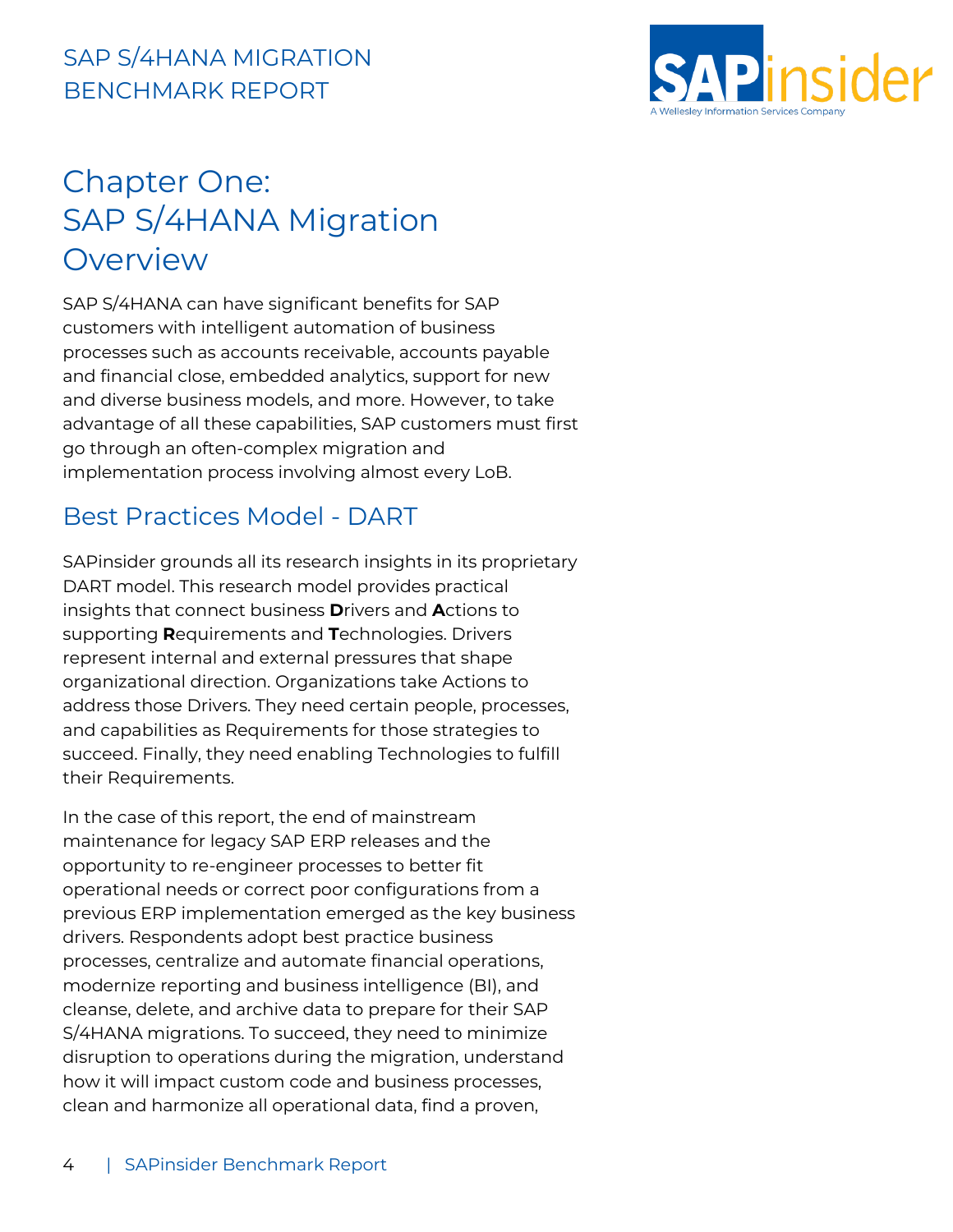

Navigator (64%)

experienced partner, and ensure SAP S/4HANA will integrate with all LoB applications. Respondents use or plan on using a wide range of free and paid SAP and partner tools and platforms to fulfill all the requirements.

As such, respondents' answers to our survey and interview questions revealed clear trends, which are summarized in **Table 1** and will be examined over the course of the rest of the report.

#### **Table 1: DART model framework for SAP S/4HANA migration**

| <b>Drivers</b>                                                                                                                                                                                                                                            | <b>Actions</b>                                                                                                                              | <b>Requirements</b>                                                               | <b>Technologies</b>                                              |
|-----------------------------------------------------------------------------------------------------------------------------------------------------------------------------------------------------------------------------------------------------------|---------------------------------------------------------------------------------------------------------------------------------------------|-----------------------------------------------------------------------------------|------------------------------------------------------------------|
| • End of maintenance and<br>support for core SAP ERP<br>releases (43%)<br>• The opportunity to re-<br>engineer processes to better<br>fit operational needs or<br>correct poor<br>processes/configurations<br>from a previous ERP<br>implementation (41%) | • Adopting best practice business •<br>process models (48%)<br>• Centralizing and automating                                                | Minimal disruption to<br>operations as they migrate<br>to SAP S/4HANA (70%)       | • SAP Readiness Check (78%)                                      |
|                                                                                                                                                                                                                                                           |                                                                                                                                             |                                                                                   | • SAP ERP Integration                                            |
|                                                                                                                                                                                                                                                           |                                                                                                                                             |                                                                                   | Platform (77%)                                                   |
|                                                                                                                                                                                                                                                           | financial planning, accounting,<br>and reconciliation activities on a<br>global basis (42%)                                                 | Cleansed and harmonized<br>operational data across<br>systems (64%)               | • SAP Business Scenario<br>Recommendations (77%)                 |
|                                                                                                                                                                                                                                                           | • Modernizing reporting and<br>business intelligence strategy to<br>provide faster access to                                                | • Detailed impact analysis on<br>existing custom code,<br>business processes, and | • Extraction, Transformation<br>and Loading (ETL) tools<br>(76%) |
|                                                                                                                                                                                                                                                           | business insights (42%)                                                                                                                     | operations costs (64%)                                                            | • Process management tools                                       |
|                                                                                                                                                                                                                                                           | • Cleansing, deleting, and/or<br>archiving data to minimize the<br>SAP HANA footprint and<br>minimize down-time during<br>migration (41.5%) | • A partner with a proven<br>track record implementing<br>SAP S/4HANA (63%)       | for ERP Business Process<br>Modelling (BPM) (70%)                |
|                                                                                                                                                                                                                                                           |                                                                                                                                             |                                                                                   | Data cleansing tools (70%)<br>$\bullet$                          |
|                                                                                                                                                                                                                                                           |                                                                                                                                             | • Integrations between core<br>ERP and line of business<br>applications (62%)     | • Custom Code Lifecycle<br>Management (68%)                      |
|                                                                                                                                                                                                                                                           |                                                                                                                                             |                                                                                   | • SAP Transformation                                             |

Source: SAPinsider, February 2020

#### <span id="page-7-0"></span>What are the Business Drivers for SAP S/4HANA Migration?

Drilling into the data, 43% of survey respondents indicated that the end of mainstream maintenance for core SAP ERP releases drove their approach to SAP S/4HANA migration, and 41% said the opportunity to re-engineer processes to better fit operational needs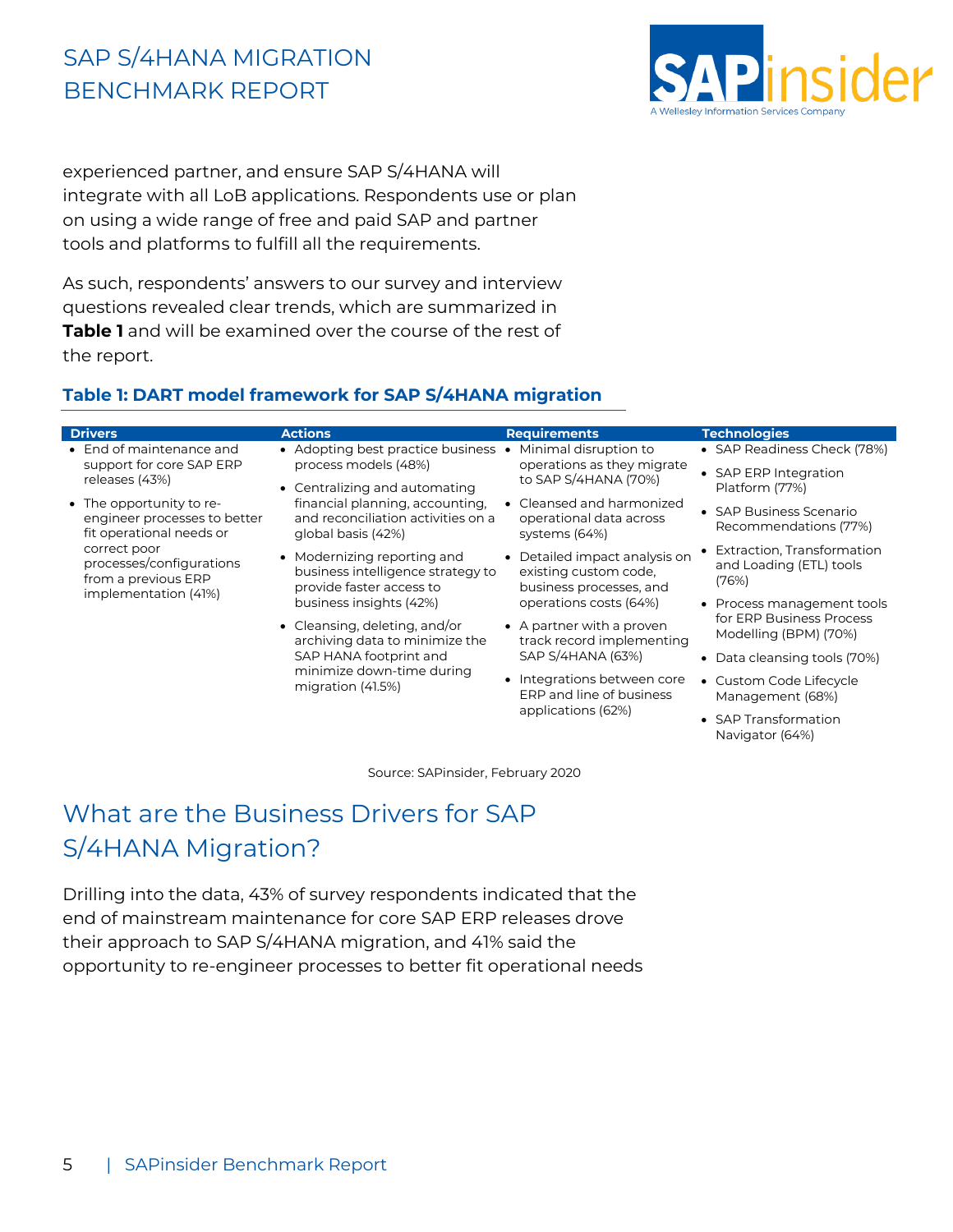drove their approach (see **Figure 2**). The survey launched before SAP announced that it had pushed back the end of maintenance date from 2025 to 2027, but either way, SAP's maintenance and support plans have a significant and real effect on how its customers approach the migration to SAP S/4HANA.

#### **Figure 2. Top drivers for SAP S/4HANA migration**



needs or correct poor processes/configurations from a previous ERP implementation

Source: SAPinsider, February 2020

Of course, a significant number of SAP customers clearly see SAP S/4HANA as an opportunity to improve business operations and not simply a necessary IT upgrade. In fact, respondents chose end-user and business satisfaction as the most popular metric for a successful SAP S/4HANA migration at a rate of 69%, followed by process efficiency improvement at 64%. During interviews, SAP customers that were already live on SAP S/4HANA shared that the upgrade helped them complete financial close quicker and improved inventory management.



#### **SAP**insider **PERSPECTIVE** 66

We used this migration for financial and operational transformation. We were able to close our financial month end process quicker and more effectively than ever before. SAP S/4HANA also improved visibility into operations, resulting in fewer items sitting in our distribution center.

**~ IT Professional, North American Manufacturing Company**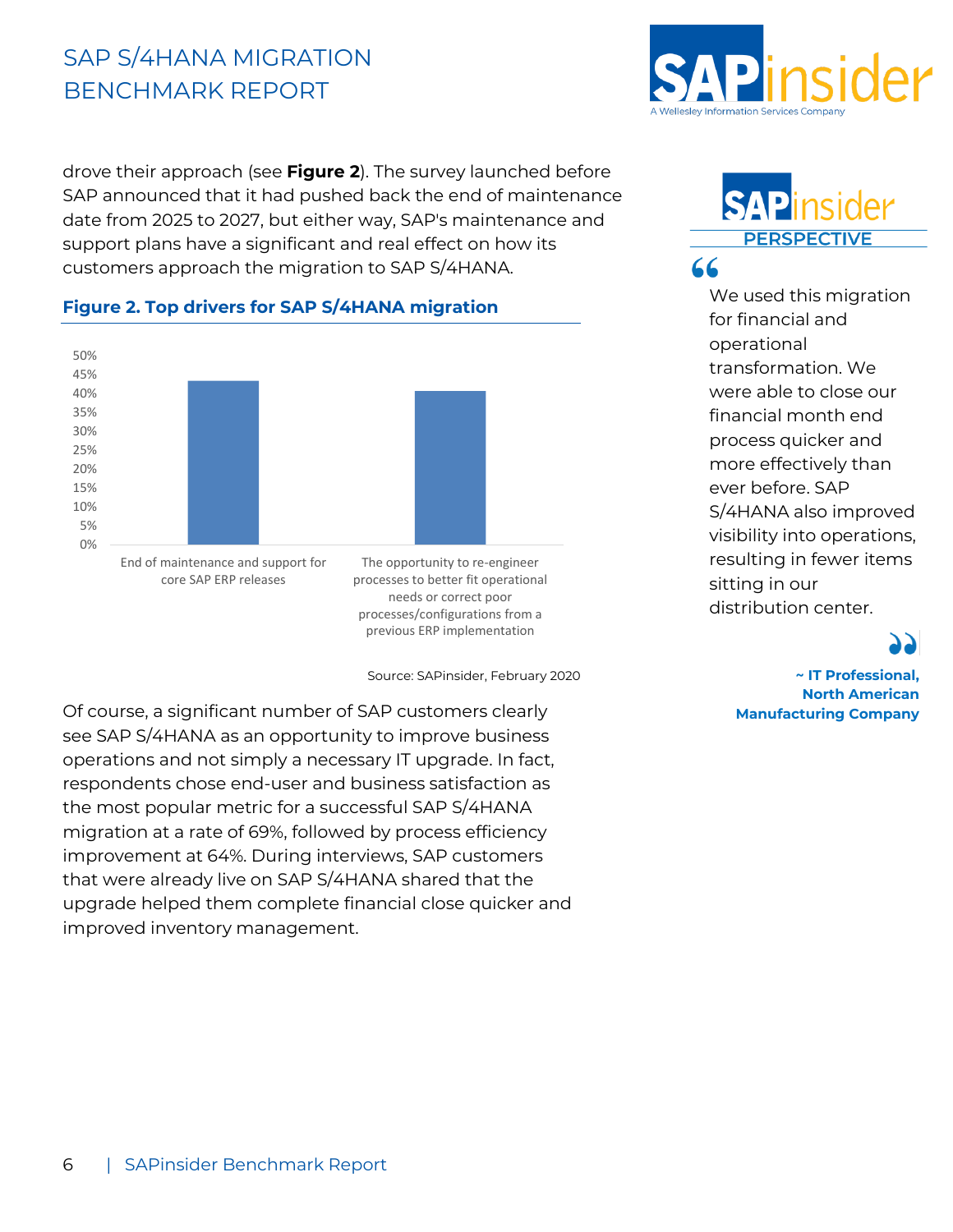

#### <span id="page-9-0"></span>How Do SAP Customers Meet Their Business Drivers?

About half (48%) of respondents reported adopting best practice business processes as a strategic part of their SAP S/4HANA migration (as seen in **Figure 3**). This strategy directly addresses the driver to re-engineer processes as SAP customers replace outdated processes with best practices.



#### **Figure 3. Top strategies prioritized to address the top drivers of change**

Source: SAPinsider, February 2020

Additionally, 42% of organizations chose centralizing and automating financial planning, accounting, and reconciliation activities on a global basis as a top strategy. With SAP Central Finance, SAP customers can connect multiple ERP instances to SAP S/4HANA Finance. This can help with SAP S/4HANA migration as well as use cases such as mergers and acquisitions, consolidation, and organizational change. Therefore, it supports the two key drivers: preparing to migrate before the end of maintenance, and re-engineering processes.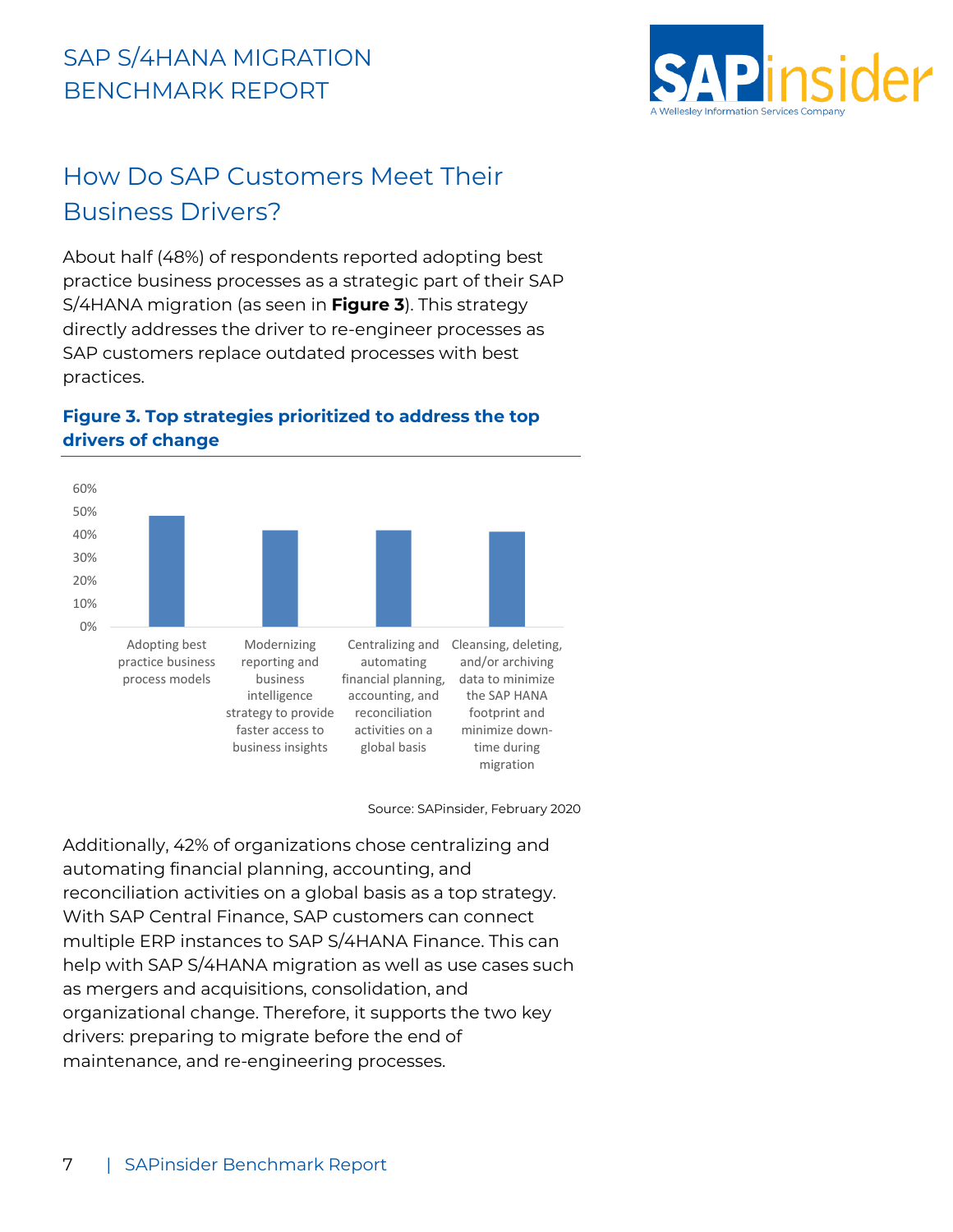An equal number of respondents (42%) said their top strategy was modernizing reporting and business intelligence (BI) strategy to provide faster access to business insights. This also addresses the opportunity to re-engineer processes as modern reporting, BI, and analytics capture data from many parts of the enterprise and empower users to manipulate the data and analyze it from different perspectives.

As the final top strategy, respondents (41.5%) chose cleansing, deleting, and/or archiving data to minimize the SAP HANA footprint and minimize down-time during migration. Since a migration to SAP S/4HANA requires table and data changes such as converting vendors/suppliers and customers to business partners, these changes and other types of data cleansing represent a critical step in preparing to migrate to SAP S/4HANA.

#### <span id="page-10-0"></span>Key Takeaways

Based on our research with respect to SAP S/4HANA migration strategies, the following takeaways are clear:

- **Align migration strategies to take advantage of the opportunity to re-engineer processes to better fit operational needs before the 2027 end of maintenance deadline.** SAP customers pursue a variety of strategies to prepare for their migrations to SAP S/4HANA, but to build the business case and take advantage of all SAP S/4HANA has to offer, they must re-evaluate and re-engineer all the business processes that SAP S/4HANA touches. To avoid paying a premium for maintenance, they must also complete all migrations before the end of 2027.
- **Adopt best practice business processes.** If companies have decided that they will re-engineer business processes as part of this migration, they should leverage the opportunity to implement best practices when doing this. Almost half (48%) of respondents chose this as a strategy.



#### SAPinsider **PERSPECTIVE** 66

We've identified the largest tables and are in the process of deleting unneeded data and implementing archiving processes to minimize our SAP HANA footprint and downtime during migration.

**~ IT Professional, North American Government Organization**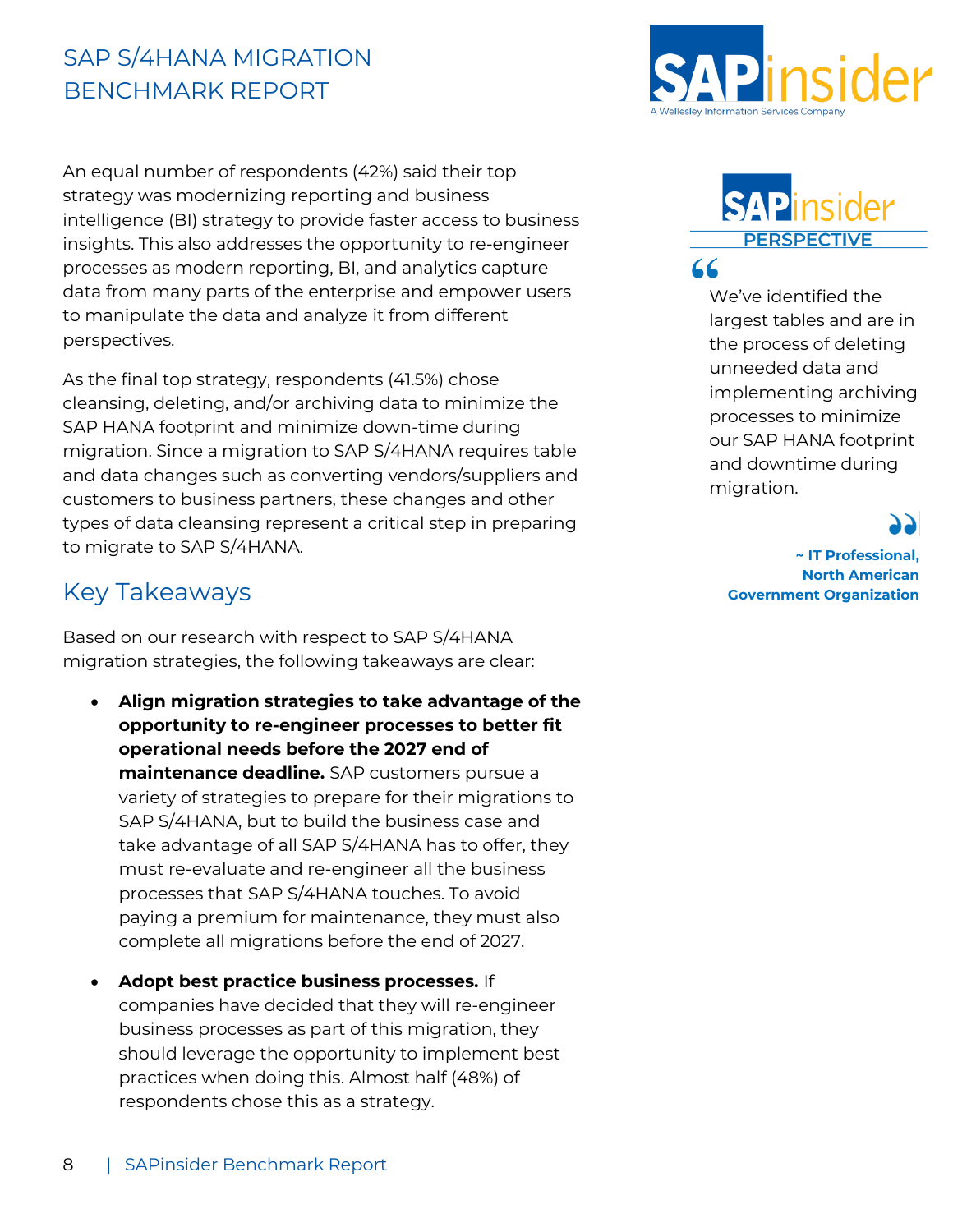

- **Centralize and automate financial planning, accounting, and reconciliation activities on a global basis.** This strategy supports both key business drivers of preparing to migrate before the end of maintenance and re-engineering processes. SAP Central Finance can help with mergers and acquisitions, consolidation, and organizational change.
- **Cleanse, delete, and/or archive data to minimize the SAP HANA footprint and minimize down-time during migration.** SAP S/4HANA requires several table and data changes. These changes and other types of data cleansing represent an important step in preparing to migrate to SAP S/4HANA.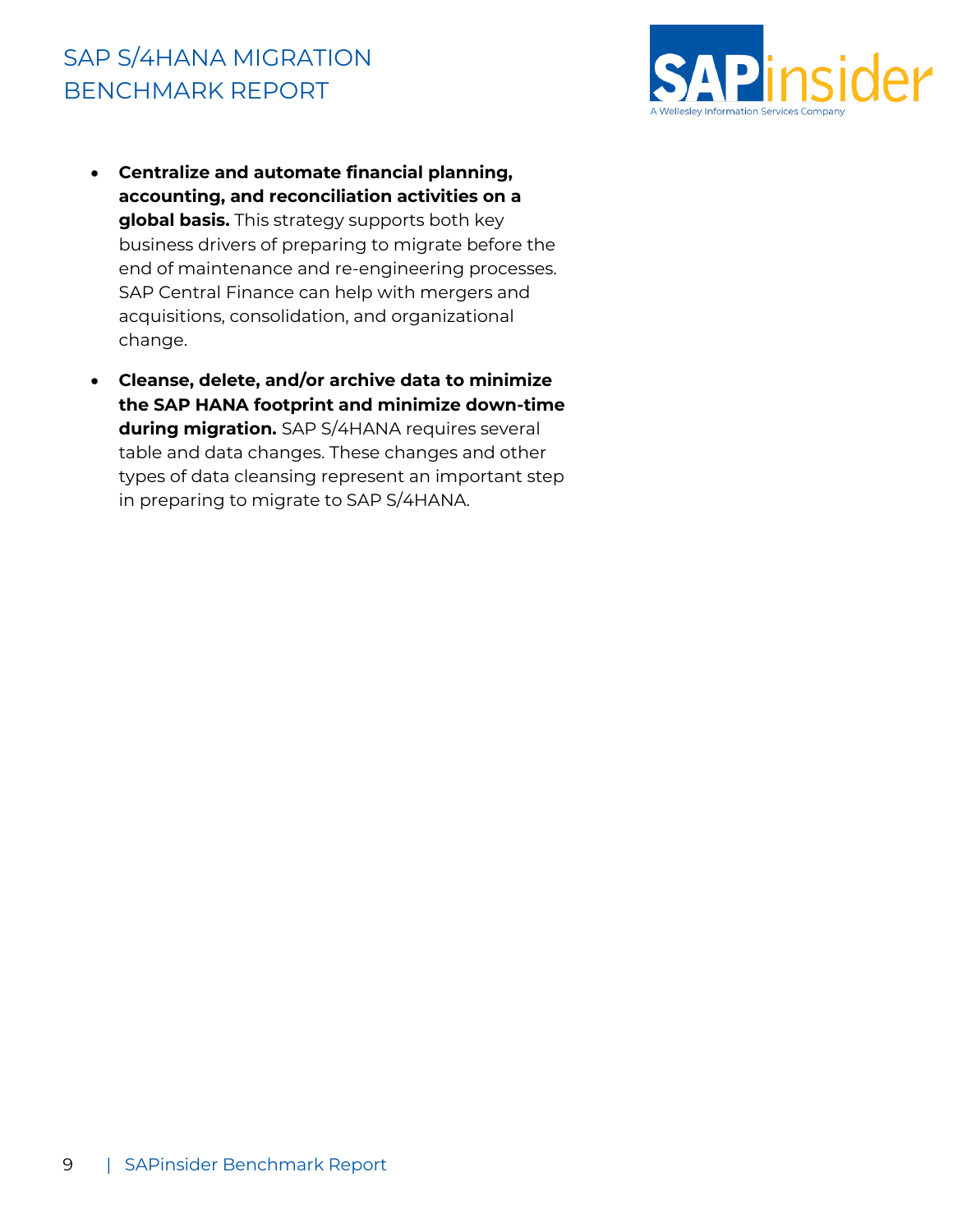### <span id="page-12-0"></span>Chapter Two: How Do SAP Customers Approach SAP S/4HANA Migration?

Aligning all LoBs impacted by an SAP S/4HANA implementation around a migration strategy and business case can get very complex as deployment and design decisions can affect many business processes. This section explores how organizations prioritized the different requirements and capabilities that respondents indicated they needed for a successful migration and the tools they used to prepare for said migration.

#### <span id="page-12-1"></span>Top Requirements for SAP S/4HANA **Migrations**

Respondents to the survey selected minimal disruption to operations during migration as the most important requirement, with 70% indicating this was very or extremely important to the success of their SAP S/4HANA migration (see **Figure 4**). Of course, what qualifies as a disruption to operations differs between industries and organizations.



#### **Figure 4. Top requirements for SAP S/4HANA migration**

Source: SAPinsider, February 2020





Start with the end goal in mind. Proactively think about overall vision for the program and associated business case benefits. Ensure that there is business involvement and executive level sponsorship of the program. SAP S/4HANA is a powerful platform and it is critical that you pick a partner that has done multiple SAP S/4HANA implementations in the

past. Experience tells us that business and consumer needs are ever evolving hence you need to build your system to evolve.

> **~ Krishnakant (KK) Dave, Principal/Owner, Deloitte**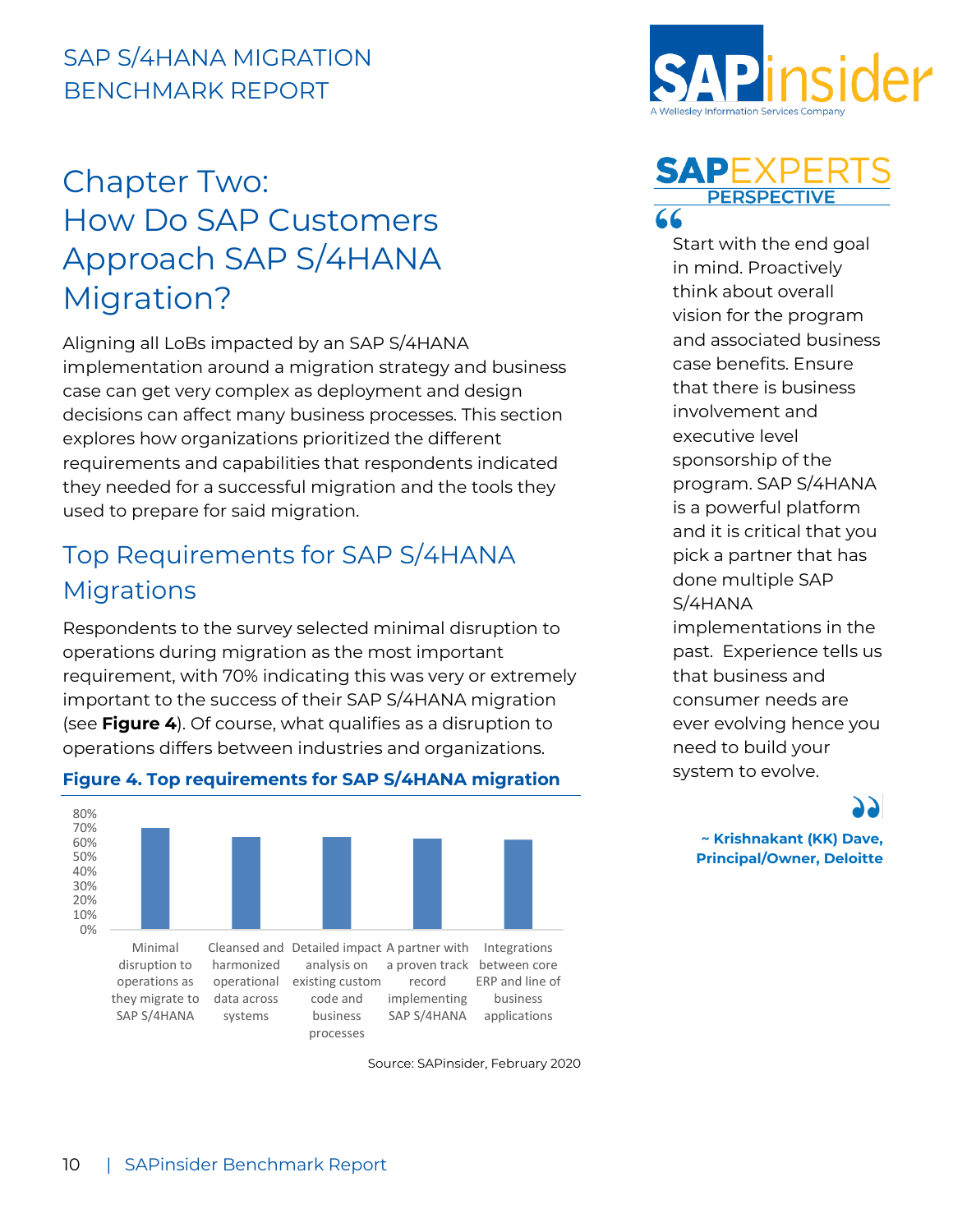For example, companies that operate primarily nine to five in one time zone, Monday through Friday, might find 72 hours of downtime perfectly acceptable. Meanwhile, a 24/7 manufacturing firm might see that as a total non-starter. Some companies that need to minimize that downtime use SAP's near zero downtime (nZDT) service, which helps resolve many of the challenges that cause downtime ahead of the migration. Even as organizations adopt new best practice business processes and clean data, those changes must not disrupt operations. This also aligns with the strategy to cleanse data to minimize down-time during migration.

Respondents chose cleansed and harmonized operational data across systems as the second most important requirement (64%) because the change in table structures between SAP ERP 6.0 and SAP S/4HANA requires significant data preparation before it can be migrated to the new platform. This clearly aligns with the strategy to cleanse data for a minimal SAP HANA footprint and minimal downtime during migration. Also, efforts to consolidate and centralize financial operations depends on cleansed and harmonized financial and operational data.

Other top requirements included a detailed impact analysis on existing custom code and business processes (64%), a proven partner (63%), and integrations between the core ERP and LoB applications (62%). An impact analysis of custom code, business processes, and costs supports the data cleansing strategy because even as they cleanse code and data, customers must know how that will impact processes.

Some of the top ways respondents indicated that they work with partners and systems integrators (SIs) during an SAP S/4HANA migration included developing a business case and roadmap (37%), cleansing data (37%), adapting custom code (35%), and optimizing workflows and processes (34%). Therefore, having a proven partner can help support the strategies of cleansing data and adopting best practice business processes.



#### **SAP**insider **PERSPECTIVE** 66

We used SAP Readiness Check and then SAP MaxAttention to figure out how many hours we would need to set up development for our SAP S/4HANA migration. We determined that we would experience three days of down-time for the migration if everything went smoothly. We therefore decided to go with the near zero downtime (nZDT) service, which helped us work out some issues to reduce that projected downtime to a day.

**~ IT Professional, North American Steel Production Company**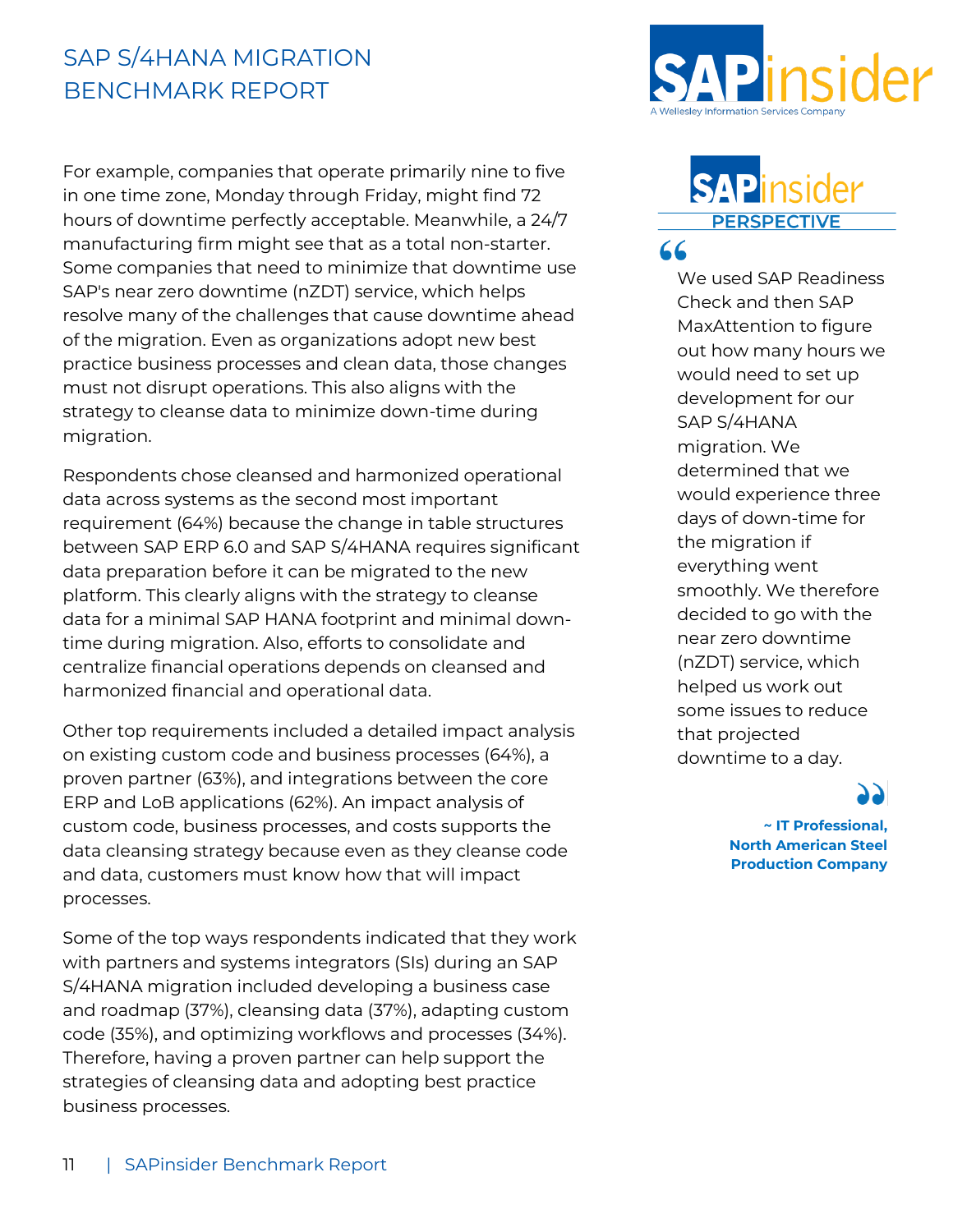Among respondents not already live on SAP S/4HANA, 38% said they do not see a clear path to integrating their ERP with SAP's other current LoB products. A successful migration should resolve this issue and result in deep integrations between all SAP systems and products.

#### <span id="page-14-0"></span>What Tools Do Respondents Use to Support Their Migration Strategies?

SAP Readiness Check represents the most popular tool for respondents as they prepare to migrate to SAP S/4HANA, with 78% saying they've used or plan to use it (**Figure 5**). SAP Readiness Check, a free self-service tool available to anyone with an SAP maintenance contract, helps SAP customers assess how much effort they will need to exert to perform a system conversion, commonly known as a brownfield implementation, from a legacy SAP ERP system.



#### **Figure 5. Popular technologies and migration tools**

Source: SAPinsider, February 2020

Most (77%) of SAP customers also plan to use SAP ERP integration platforms. These products create deep integrations and connections between front-end systems and LoB applications to the SAP ERP. This directly addresses the requirement for integrations between the core ERP and



#### **SADIT PERSPECTIVE** 66

We found SAP Readiness Check valuable and useful. It was a good process with a comprehensive report. I would highly recommend that anyone looking at a system conversion work with their SAP S/4HANA **Regional** Implementation Group (RIG). SAP assigns you a person to help you through the conversion free of charge. It's someone with whom you have a call once every few weeks to track your pilot and navigate through the ecosystem to help with problems.

**~ Head of ITC Australian Mining Company**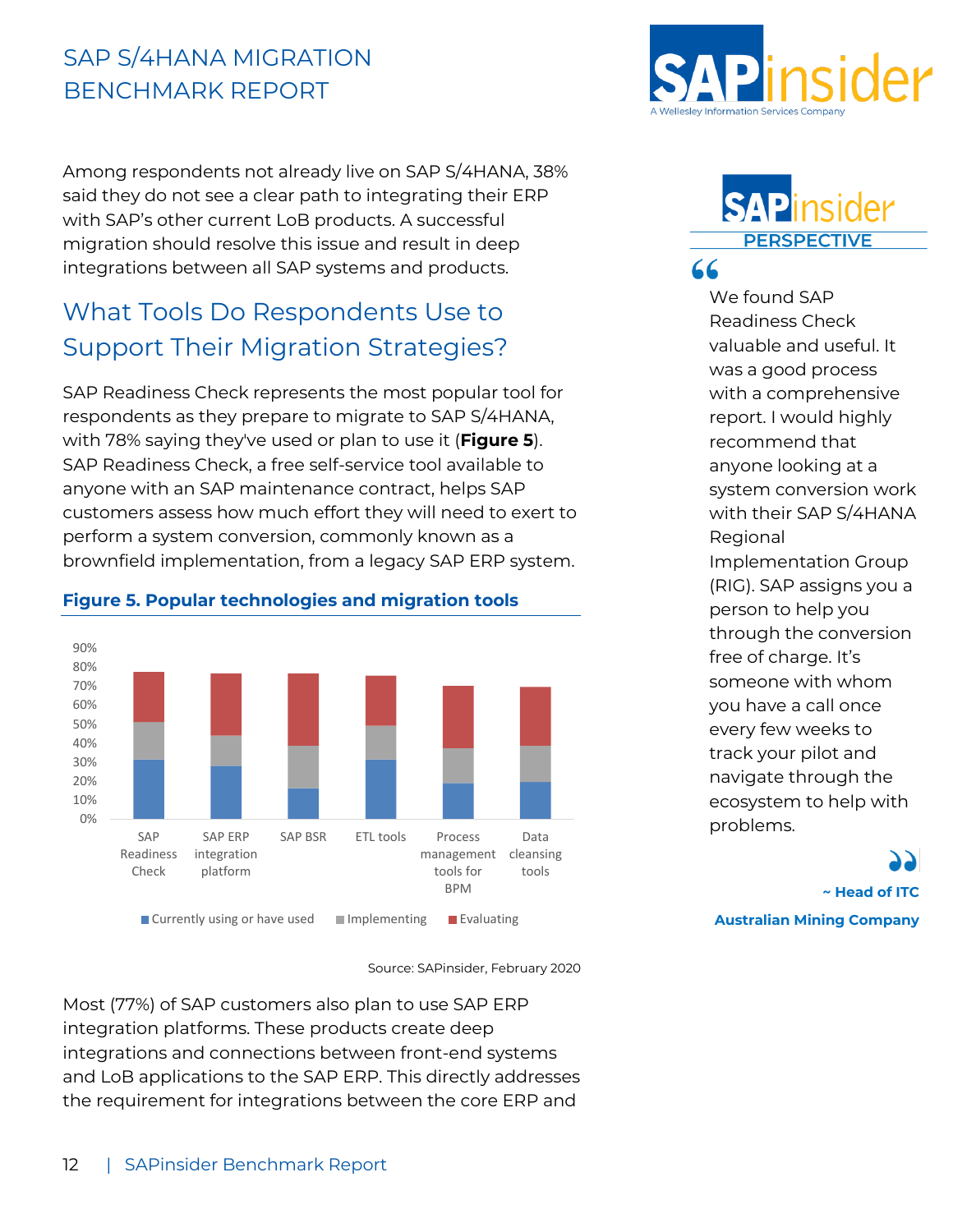LoB applications and can help harmonize operational data as organizations prepare to migrate to SAP S/4HANA.

Respondents also use or plan to use SAP Business Scenario Recommendations (BSR) (77%). This tool (free for those with SAP maintenance contracts) analyzes SAP customers' current ERP setup and provides custom insights on how business processes and system usage could improve with SAP S/4HANA and makes recommendations for each LoB to help build the business case, which emerged as the top migration challenge for SAP customers that have already started implementing SAP S/4HANA. It also serves as the first step in analyzing the impact SAP S/4HANA can have on business processes.

SAP customers also have plans to use extract, transform, and load (ETL) tools (76%), process management tools for ERP Business Process Modelling (BPM) (70%), and data cleansing tools (70%). Respondents use ETL tools to integrate systems and move data to SAP S/4HANA and BPM tools to model, automate, and optimize business processes. ETL tools and data cleansing tools can help minimize disruption to operations during migrations, harmonize data across systems, and integrate the core ERP with LoB applications. BPM tools also help perform detailed impact analyses on business processes.

#### <span id="page-15-0"></span>Key Takeaways

When it comes to equipping organizations with the capabilities and technology enablers required for an SAP S/4HANA migration strategy:

- **Do not allow the migration to disrupt operations.**  Respondents selected minimized disruption to operations as their most important requirement, with 70% choosing this as very or extremely important to a successful migration to SAP S/4HANA.
- **Leverage tools and technologies to cleanse and harmonize operational data across systems.**





Normally, customers start with SAP Business Scenario Recommendations followed by SAP Readiness Check. SAP Business Scenario Recommendations helps customers understand the potential value of SAP S/4HANA, but I would imagine a lot of customers look at SAP Readiness Check because they already know they want to do a system conversion to SAP S/4HANA.

**~ Carl Dubler,** 

**SAP S/4HANA Adoption Marketing, SAP**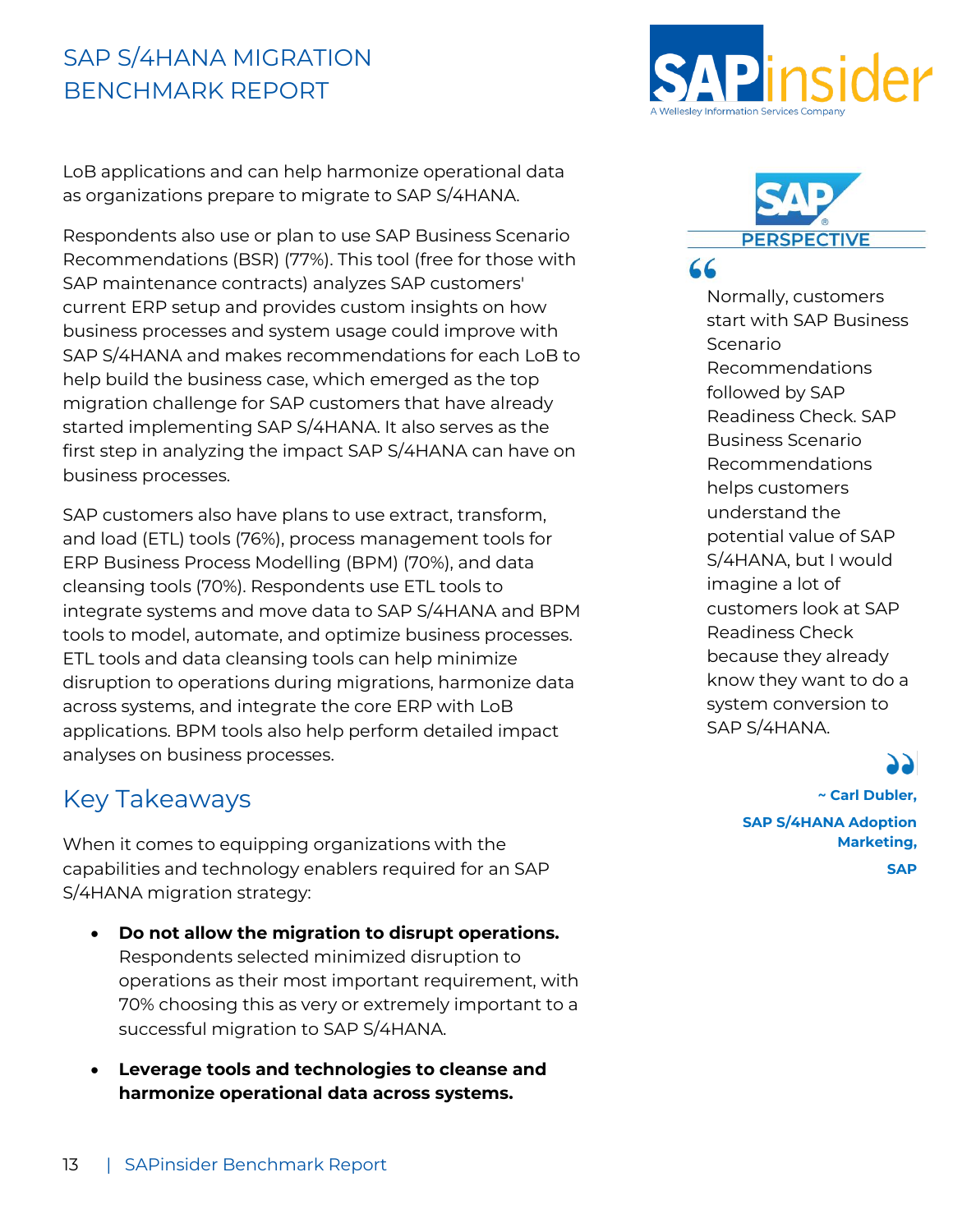

Respondents chose cleansed and harmonized operational data across systems as the second most important requirement (64%). To fulfill this requirement, SAP customers can leverage SAP ERP integration platforms, ETL tools, and data cleansing tools.

- **Support strategies for adopting best practice business processes with detailed impact analyses, a proven partner, and integrations between the core ERP and LoB applications.** Respondents chose detailed impact analysis of custom code and business processes (64%), a proven partner (63%), and integrations between ERP and LoB applications (62%) as very or extremely important requirements. Companies must fulfill these requirements to adopt best practice business processes as part of their migration to SAP S/4HANA.
- **Use or plan to use free SAP tools to prepare for migrations to SAP S/4HANA.** SAP Readiness Check represents the most popular migration tool among respondents (78%), while SAP Business Scenario Recommendations emerged as the third most popular (77%). Business Scenario Recommendations helps SAP customers analyze the potential business impact of SAP S/4HANA while SAP Readiness Check helps them assess the effort needed for a system conversion.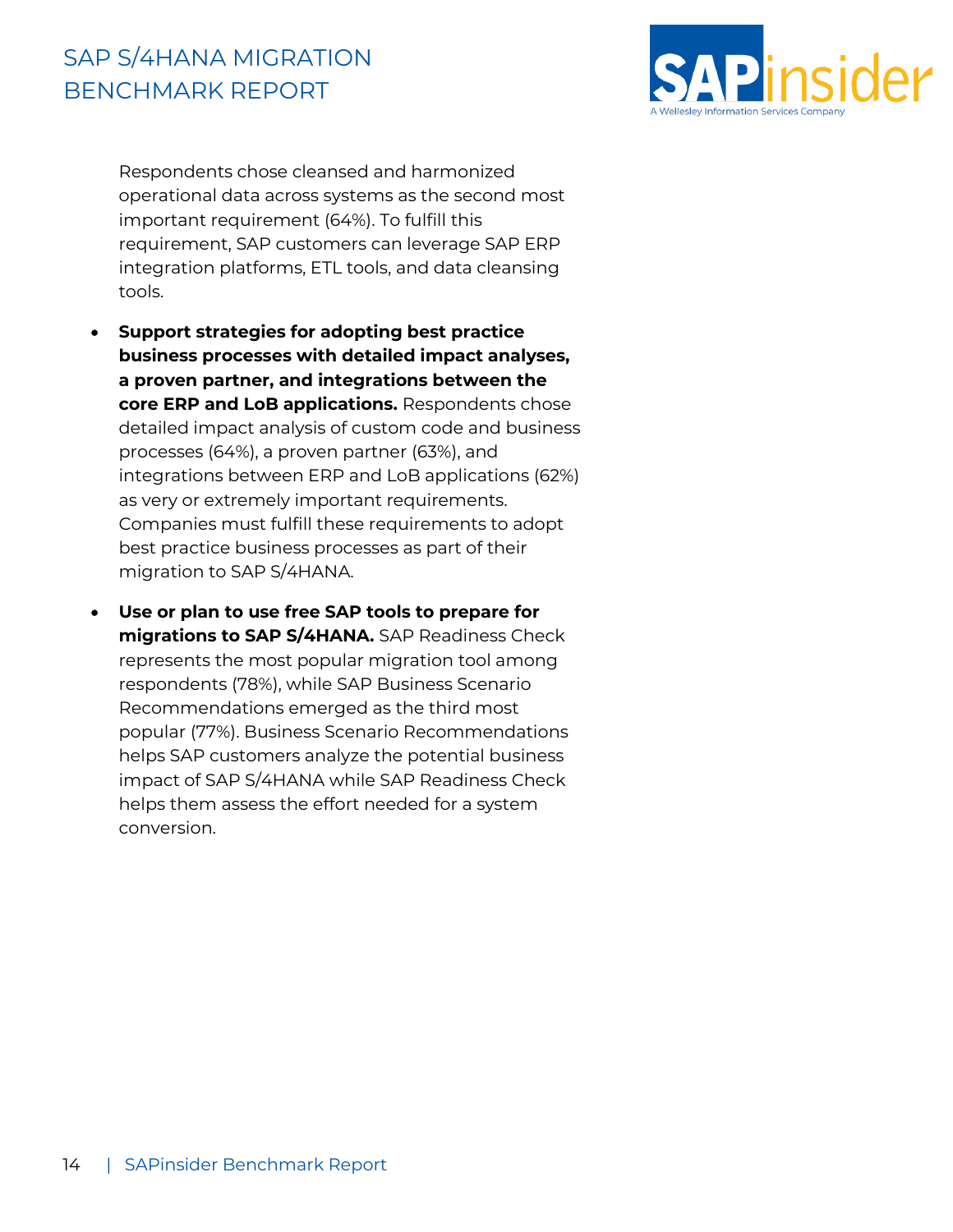

### <span id="page-17-0"></span>Chapter Three: Required Actions

The previous chapters clearly show how SAP customers currently align business drivers and actions with supporting requirements and technologies.

Most (85.5%) respondents have at least started evaluating the business case for SAP S/4HANA, and the rate of companies that have gone live has increased from 8% in 2019 to 17% in 2020. Competing priorities, the top inhibitor (52%), have slowed down adoption and will continue to slow down many organizations until they get closer to the 2027 deadline for end of mainstream maintenance on legacy SAP ERP systems, which drives the migration strategies of 43% of respondents. On the other hand, 41% of companies now recognize SAP S/4HANA as an opportunity to re-engineer processes to better fit operational needs and chose that as a key business driver for their migration strategy.

Respondents demonstrated a proclivity towards the free SAP solutions SAP Readiness Check and SAP Business Scenario Recommendations. These tools support the requirements of minimizing disruption to operations and provide detailed impact analyses of custom code and business processes. Respondents also use or plan to use SAP ERP integration platforms to support the requirement of integrating core ERP with LoB applications.

Almost half (48%) of SAP customers prioritize adopting best practice business models as part of their migration to SAP S/4HANA to take advantage of the opportunity that this migration presents to re-engineer processes before the 2027 end of mainstream maintenance deadline, which represent the top key business drivers for SAP S/4HANA migration.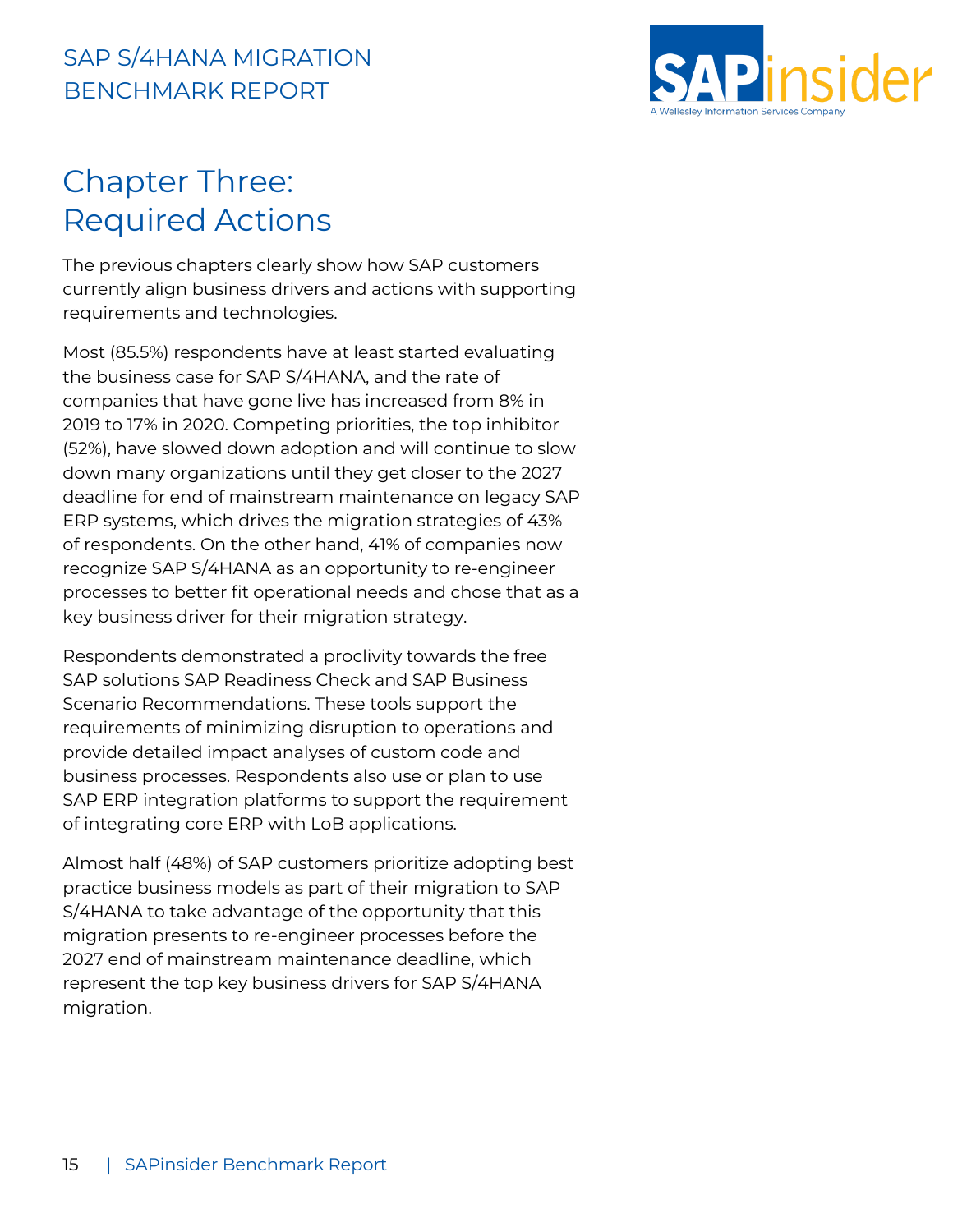

#### <span id="page-18-0"></span>Steps to Success

Our research reveals that SAP customers should apply the following key steps to execute their SAP S/4HANA migration strategies:

- **Take the opportunity to adopt best practice business processes.** SAP customers have demonstrated that they plan to use this migration to adopt and implement best practice business processes to take advantage of all that SAP S/4HANA has to offer and they intend to do so before the 2027 end of mainstream maintenance deadline. SAP S/4HANA offers significant improved functionality from SAP ECC, but customers must adapt their processes to take advantage of this functionality.
- **Build the business case around re-engineered business processes and integrations with LoB applications.** A significant portion of respondents (41%) chose the opportunity to re-engineer business processes as a key driver of their SAP S/4HANA migration, and 62% designated integrations between the core ERP and LoB applications as very or extremely important. Among respondents not yet live on SAP S/4HANA, 38% said they saw no clear path to integrating SAP's current product line and innovations with their current ERP system, which partially explains why 77% use or plan to use an SAP ERP integration platform. This directly addresses the requirement for integrations between the core ERP and LoB applications and can help harmonize operational data as organizations prepare to migrate to SAP S/4HANA. SAP customers need to involve almost every LoB to build a successful business case for SAP S/4HANA.
- **Prioritize data preparation and analyzing existing custom code and processes to minimize downtime during migration so that it will not disrupt operations.** Respondents chose cleansing data to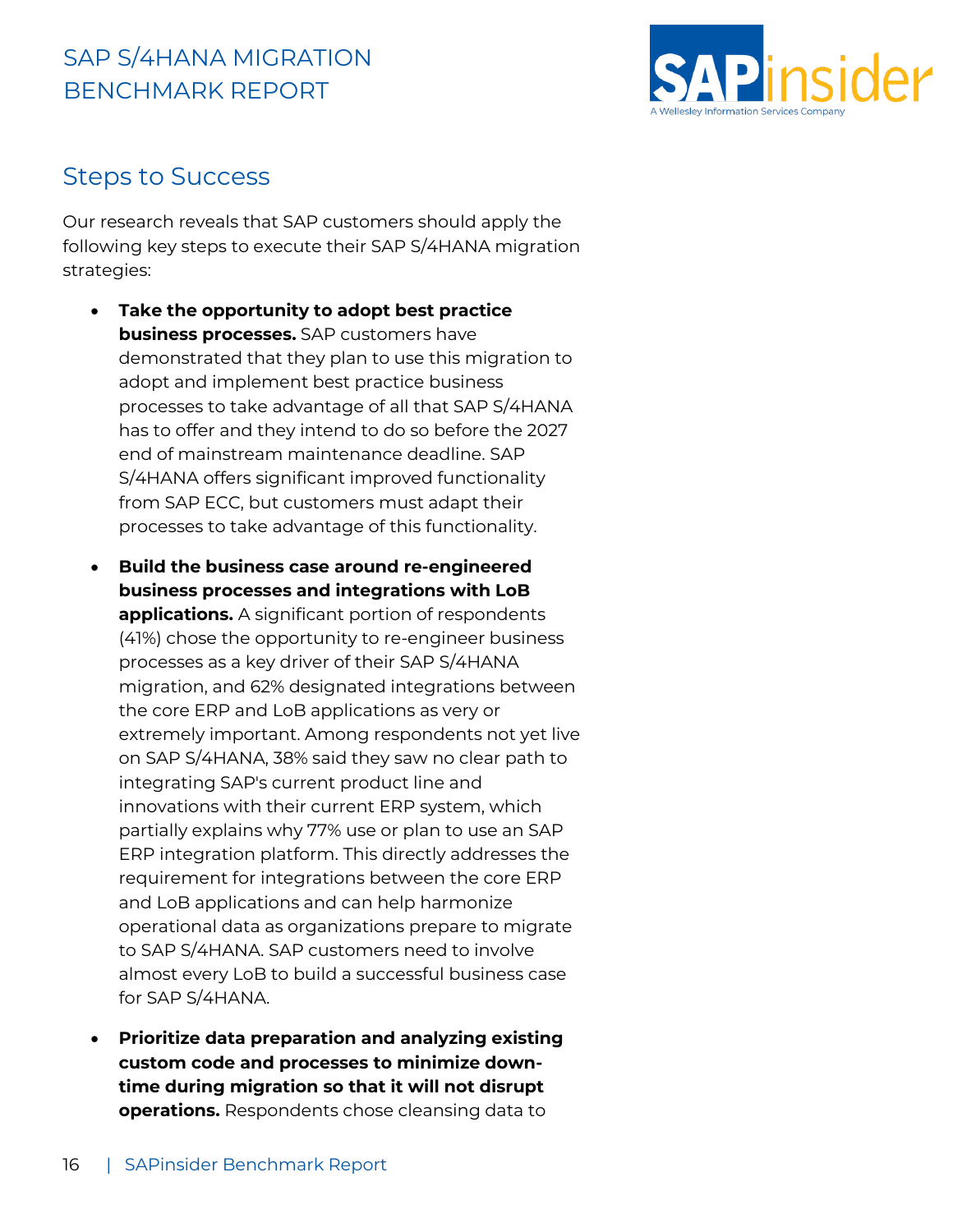

minimize downtime during migration as a top migration strategy (41.5%) and detailed impact analyses on existing custom code and business processes as one of the most important requirements (64%). Some companies that need to minimize that downtime during the migration have used SAP's near zero downtime (nZDT) service, which helps resolve many of the challenges that cause downtime ahead of the migration.

• **Use the free SAP tools and appropriate third-party tools to make the migration as smooth as possible and integrate with LoB tools to harmonize data.**  Start with SAP Business Scenario Recommendations to start to build the business case. If the business case calls for a brownfield system conversion, use SAP Readiness Check to assess the effort this will take. From there, investigate working with the SAP S/4HANA RIG to run a pilot. Additionally, several thirdparty vendors offer SAP ERP integration platforms that integrate and connect front-end systems and LoB applications to SAP ERP to help harmonize data across operational systems. This should help minimize disruption to operations during the migration and make it easier to adopt best practice business processes to take advantage of the opportunity that the SAP S/4HANA migration presents.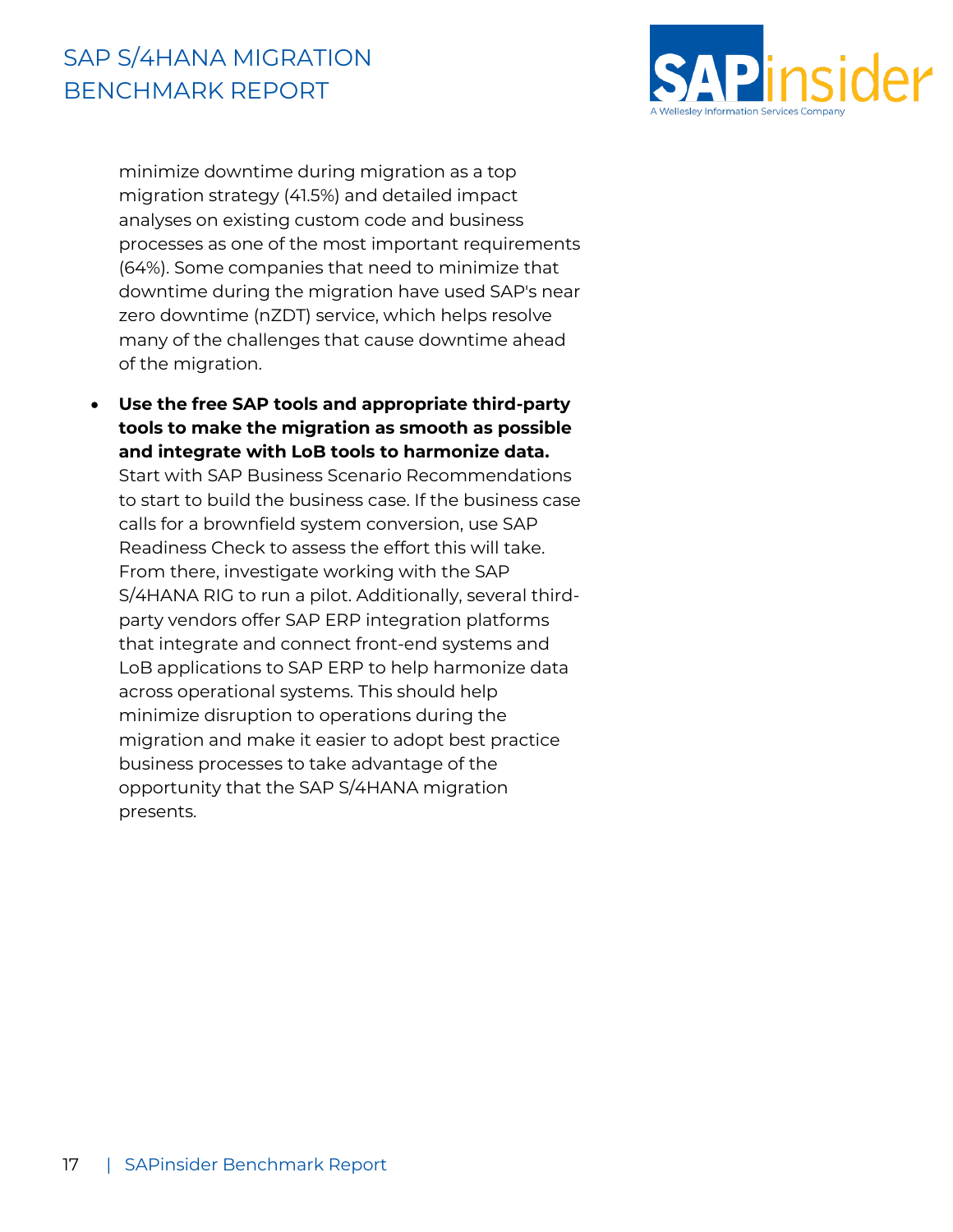

#### <span id="page-20-0"></span>Methodology

In Q1 of 2020, SAPinsider examined the experiences of business and technology professionals related to their migration to SAP S/4HANA. Our survey was administered to 200 SAP customers and generated responses from across a wide range of geographies, industries, and company sizes. Respondents completed an online survey and provided feedback in customer interviews that questioned them on topics such as:

- What are the top drivers for your organization's approach to SAP S/4HANA migration?
- What actions is your organization taking to address your organization's drivers?
- Which technologies and tools does your organization use or plan to use to support your migration to SAP S/4HANA?
- Do you see a clear path to integrating SAP's current product line and innovations with your current ERP system?
- What is preventing you from implementing SAP S/4HANA?
- Please rank the challenges in migrating to SAP S/4HANA from most to least difficult and time consuming.

Demographic information on the respondents included the following:

- **Job function:** Functional areas reported by respondents include: Information Technology (58%), GRC (8.5%), Finance & Accounting (6%), Business Development/Sales (4%), and Manufacturing/Production (4%).
- **Sector:** The survey respondents came from every major economic sector, including: Industrial (34.5%), Software & Technology (27%), Public Services & Healthcare (18%),



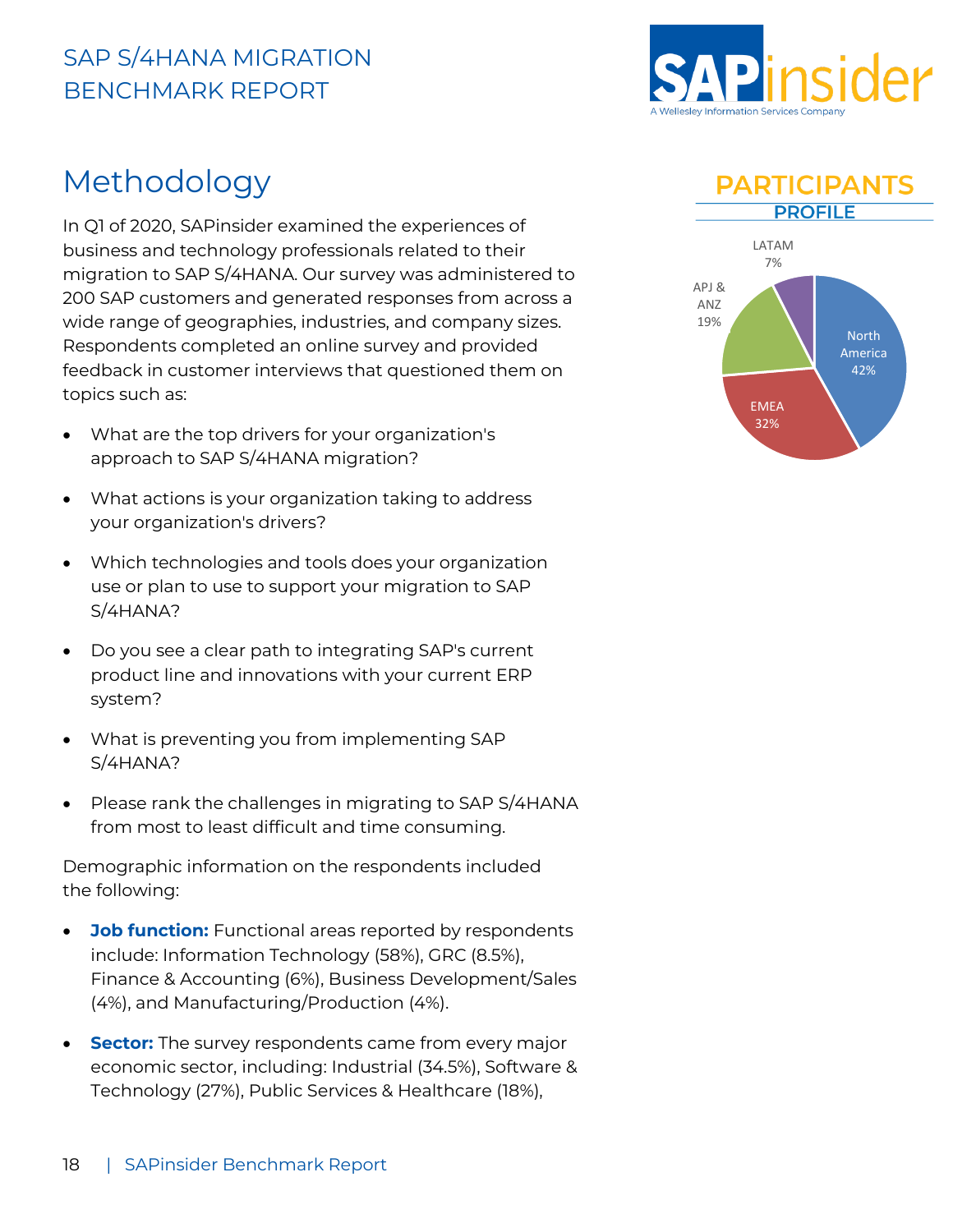

Financial Services & Insurance (9.5%), Retail & Distribution (5%), Hospitality, Transportation, & Travel (4%), and Media & Entertainment (2%).

• **Geography:** Of our survey respondents, 42% were from North America, 32% were from Europe, The Middle East, and Africa, 19% were from Asia-Pacific, Japan, and Australia, and 7% were from Latin America.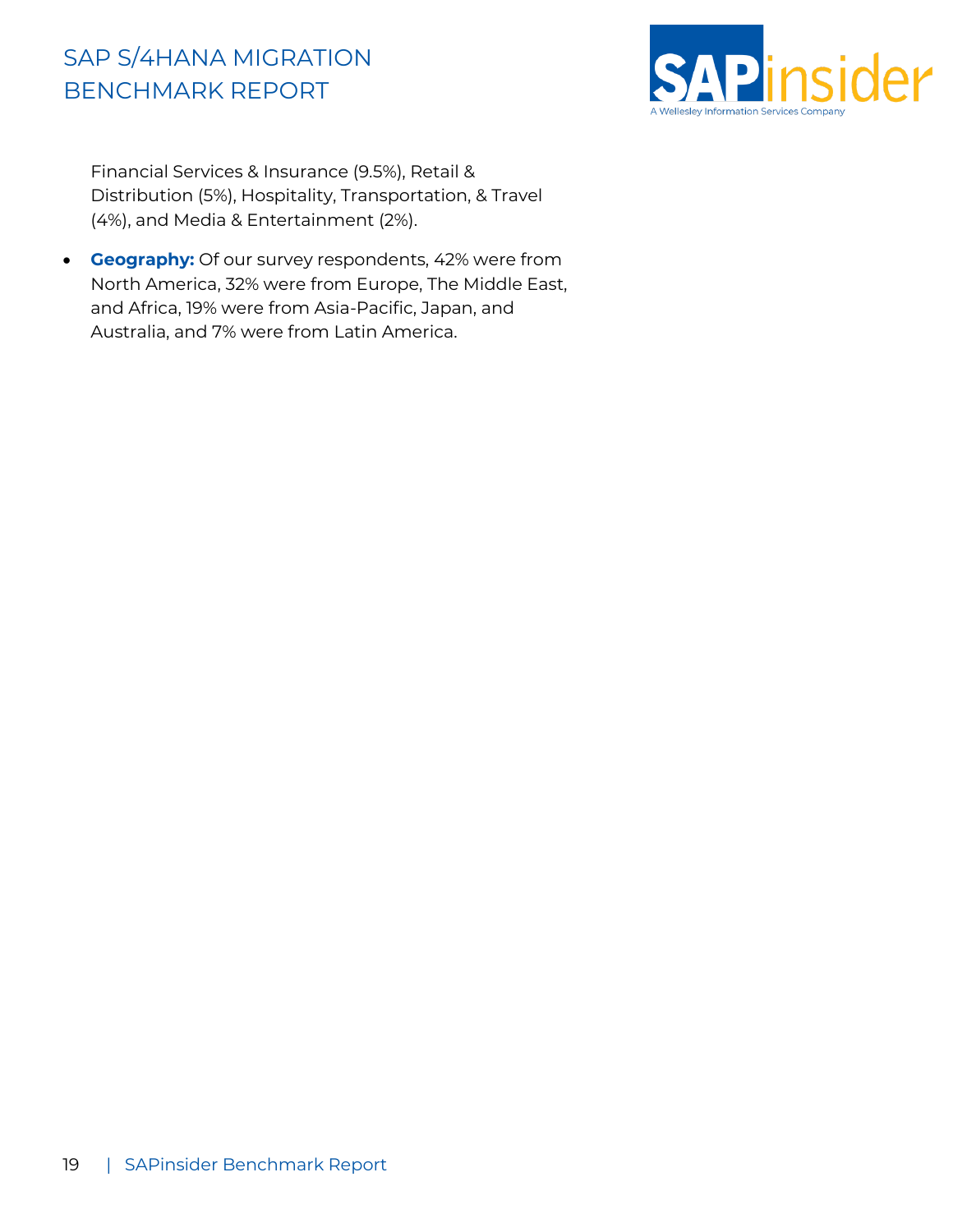

## <span id="page-22-0"></span>Appendix A: The DART<sup>™</sup> Methodology

SAPinsider has rewritten the rules of research to provide actionable deliverables from its fact-based approach. The DART methodology serves as the very foundation on which SAPinsider educates end users to act, creates market awareness, drives demand, empowers sales forces, and validates return on investments. It's no wonder that organizations worldwide turn to SAPinsider for research with results.

The DART methodology provides practical insights, including:

- **Drivers:** These are macro-level events that are affecting an organization. They can be both external and internal and require the implementation of strategic plans, people, processes, and systems.
- **Actions:** These are strategies that companies can implement to address the effects of drivers on the business. These are the integration of people, processes, and technology. These should be businessbased actions first, but they should fully leverage technology-enabled solutions to be relevant for our focus.
- **Requirements:** These are business and process-level requirements that support the strategies. These tend to be end-to-end for a business process.
- **Technology:** These are technology and systemsrelated requirements that enable the business requirements and support the company's overall strategies. The requirements must consider the current technology architecture and provide for the adoption of new and innovative technology-enabled capabilities.

For more information, visit [SAPinsiderOnline.com.](https://sapinsideronline.com/)

© 2020 SAPinsider, all rights reserved. All print and electronic rights are the property of SAPinsider.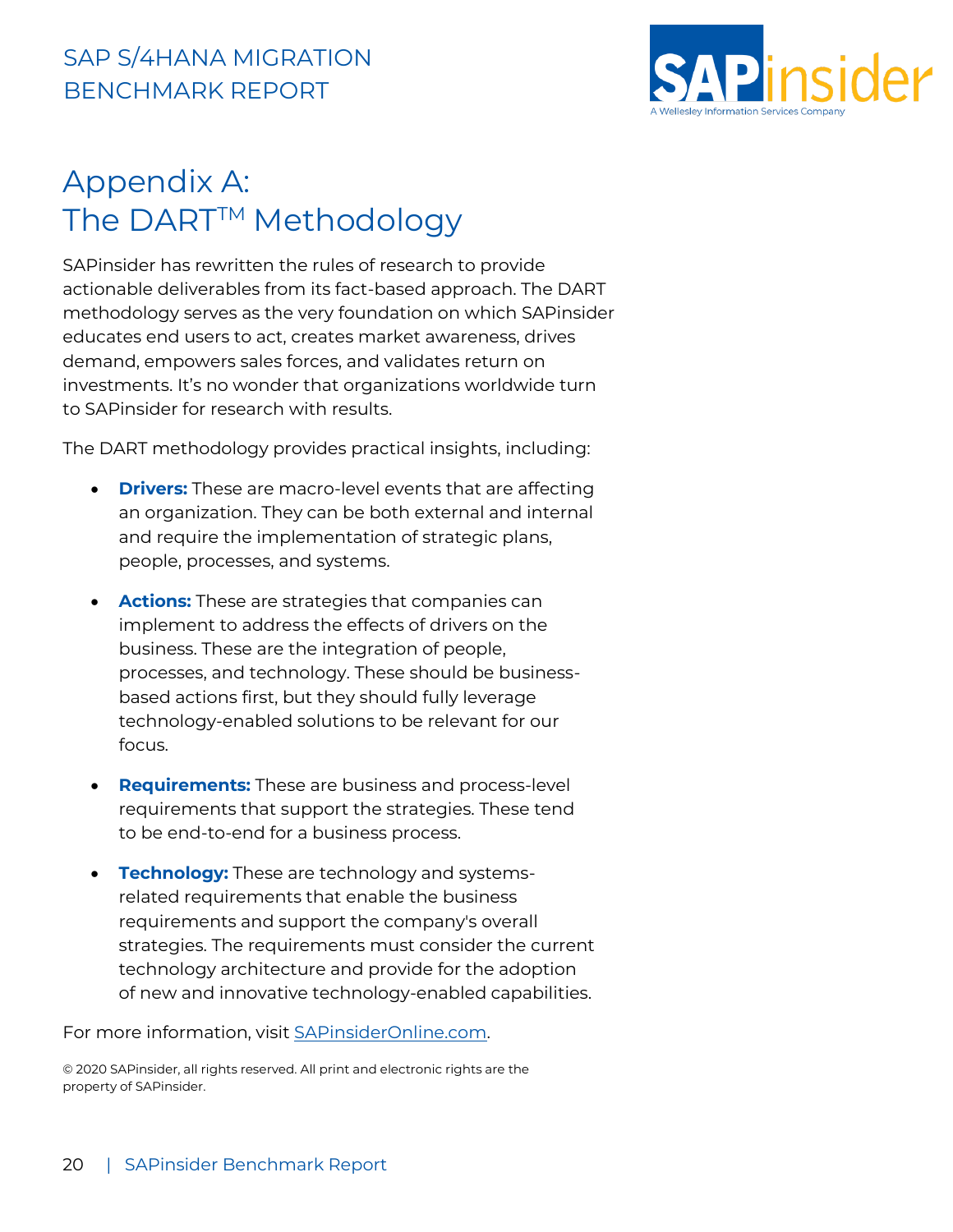

#### <span id="page-23-0"></span>Report Sponsors



enosix enables you to modernize your infrastructure by integrating SAP with any front-end system. With an easy-to-use interface, you can publish a REST API customized to your ERP instances (including custom fields and business logic) in just minutes. enosix, founded in 2014, provides integration solutions between front-end platforms and SAP systems to unlock data and surface business process without the use of traditional middleware or ETL tools. Our products were created by former SAP executives with a vision for a smarter integration. Our framework integrates and automates complex business processes across boundaries resulting in accelerated implementation and immediate ROI. [www.enosix.com](https://enosix.com/)



Google Cloud brings customers industry leading AL/ML, trusted security, an open approach, and an innovation culture. Customers can migrate their data, workloads, and applications to a flexible, modern cloud to operate more effectively, modernize for core business growth, and innovate to drive new business models and revenue streams. Learn more about our solutions for SAP customers here: [cloud.google.com/SAP](file:///C:/Users/powen/AppData/Local/Microsoft/Windows/INetCache/Content.Outlook/WCKUF1GQ/cloud.google.com/SAP)



Since the companies' first collaborative efforts more than 20 years ago, Red Hat and SAP have continued to work together to champion innovation in the enterprise datacenter—first with Red Hat Enterprise Linux for SAP Applications (Netweaver) and later with Red Hat Enterprise Linux for SAP HANA. Over 2400 global customers trust Red Hat solutions for SAP at more than 290 of the Fortune 500 companies. Red Hat offers SAP clients a comprehensive, fully open platform for embracing SAP's strategy of intelligent enterprises. [www.redhat.com](https://www.redhat.com/)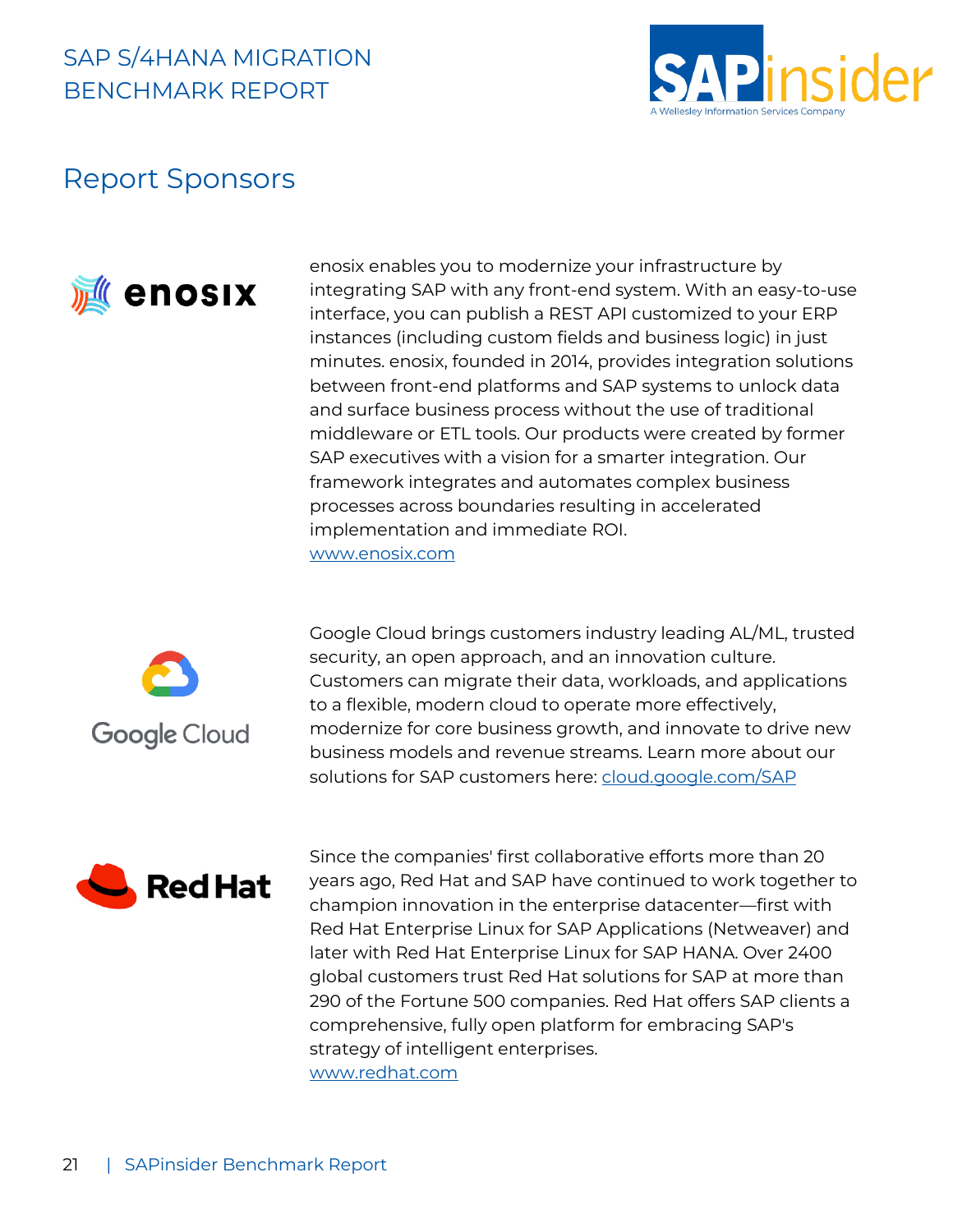

## **WORKSCFT.**

Worksoft is the industry's leading continuous automation platform for enterprise packaged applications, offering an unmatched ecosystem of service providers, software integrations, and machine learning solutions to enable true end-to-end automated test and execution of complex, missioncritical business applications for global enterprises, including SAP®, Oracle, Salesforce, Workday®, SuccessFactors, ServiceNow, and more. Microsoft, Deutsche Telekom, P&G, Honda R&D, Lufthansa, Hershey and GSK are among the world's leading global companies that depend on Worksoft to deliver easy-to-use, codeless test automation at speed and scale. Chosen by the world's foremost Global System Integrators, Accenture, IBM, InfoSys, and Cognizant, Worksoft is embedded in these partners' ERP practices to help accelerate Agile+DevOps initiatives and realize digital transformations. [worksoft.com](https://www.worksoft.com/)



Xiting, an SAP Silver partner, was founded in 2008 by SAP security consultants. Our premium solution is the Xiting Authorizations Management Suite (XAMS). XAMS enables SAP customers to automate and simplify time-consuming tasks related to S/4HANA migrations, role design, maintenance, testing, scanning of custom ABAP code and security audits. Some of the most successful companies in the world use the XAMS to significantly lower costs and improve the efficiency of processes that keep SAP systems secure and operational. Stop by our booth to learn how you can get the administrations of your SAP roles and authorizations under control. [xiting.us](https://xiting.us/)